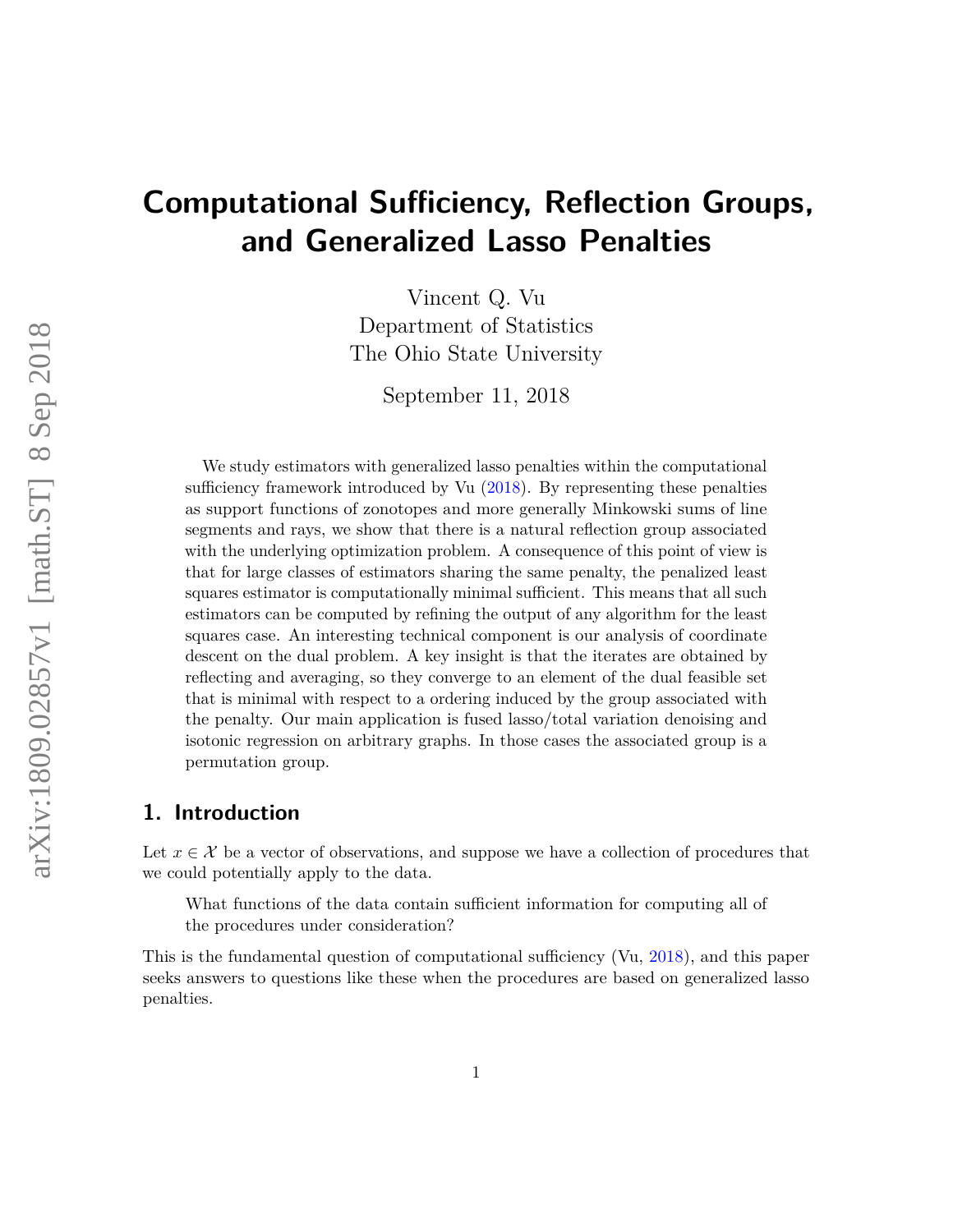#### **1.1. Motivation**

<span id="page-1-0"></span>Suppose the data are ordered and the underlying signal is suspected to be smooth. Then we might consider the fused lasso (Tibshirani, Saunders, et al., [2005\)](#page-26-1). This is also known as total variation denoising, and it is defined to be the solution of the penalized least squares problem:

$$
\min_{\theta \in \mathbb{R}^n} \frac{1}{2} \|x - \theta\|^2 + \lambda \sum_{j=1}^{n-1} |\theta_{j+1} - \theta_j|.
$$
 (1.1)

The tuning parameter  $\lambda \geq 0$  controls the smoothness of the estimate, with larger  $\lambda$  resulting in a more piecewise constant estimate. This problem is relatively well-understood in terms of statistical theory (Mammen and van de Geer, [1997;](#page-26-2) Davies and Kovac, [2001;](#page-24-0) Levy-Leduc and Harchaoui, [2008;](#page-25-0) Rinaldo, [2009;](#page-26-3) Rojas and Wahlberg, [2014;](#page-26-4) Lin et al., [2017\)](#page-25-1) and algorithms (Davies and Kovac, [2001;](#page-24-0) Tibshirani and Taylor, [2011;](#page-26-5) Höfling, [2010;](#page-25-2) Johnson, [2013;](#page-25-3) Condat, [2013\)](#page-24-1). For example, nearly optimal theoretical error bounds have been derived and  $O(n)$  time complexity algorithms are available.

Some might argue that the applicability of [\(1.1\)](#page-1-0) depends on the underlying distribution of the data. For example, if the data were binary then it seems prudent to replace  $(1.1)$  by the penalized logistic problem,

<span id="page-1-1"></span>
$$
\min_{\theta \in \mathbb{R}^p} \left\{ \sum_{j=1}^n f(x_j) - x_j \theta_j \right\} + \lambda \sum_{j=1}^{n-1} |\theta_{j+1} - \theta_j|, \tag{1.2}
$$

with  $f(t) = \log(1 + \exp(t))$ . This is a seemingly more difficult optimization problem, but surprisingly, Dümbgen and Kovac [\(2009,](#page-24-2) section 3.2) discovered that solutions to problems of the form  $(1.2)$ , with an exponential family log-likelihood, could be obtained by a simple transformation of the penalized least squares solution  $(1.1)$ .

In another direction, if the data were arranged on a 2d grid—like an image—then we might replace the first differences in  $(1.1)$  by differences across adjacent nodes of the grid. Tibshirani and Taylor  $(2011)$  have pointed out that this and  $(1.1)$  are instances of a *generalized lasso* problem,

<span id="page-1-2"></span>
$$
\min_{\theta} \frac{1}{2} \|x - \theta\|^2 + \lambda \|D\theta\|_1, \tag{1.3}
$$

where *D* is a  $m \times n$  matrix that encodes desired structural and sparsity properties of the estimate, and  $\|\cdot\|_1$  is the  $\ell_1$  norm which sums the absolute values of the entries of a vector. The 2d variant replaces *D* by a first difference operator on a grid and is known as 2d total variation denoising (Rudin, Osher, and Fatemi, [1992\)](#page-26-6). More generally, this formulation supports arbitrary graphs and other penalties beside fused lasso. Finally, we could generalize both  $(1.2)$  and  $(1.3)$  to obtain a doubly generalized lasso

<span id="page-1-3"></span>
$$
\min_{\theta} \phi(\theta) - \langle x, \theta \rangle + \lambda \| D\theta \|_1, \qquad (1.4)
$$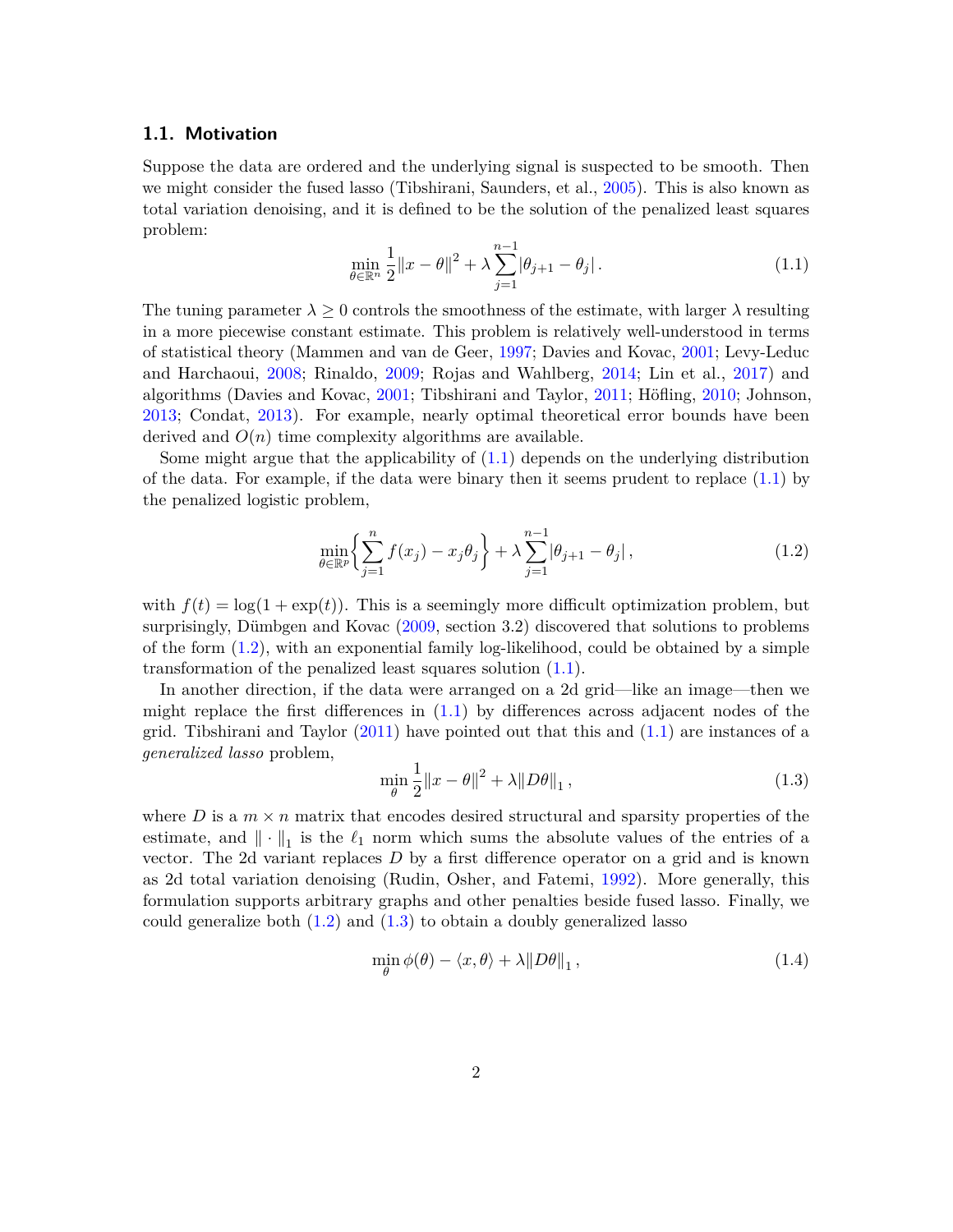where  $\phi : \mathbb{R}^n \to \mathbb{R}$  is a "nice enough" convex function. In progressing from [\(1.1\)](#page-1-0) to [\(1.4\)](#page-1-3) we seem to be increasing the flexibility of our methods at the cost of potentially more challenging computation. This paper will show that this is not necessarily the case.

#### **1.2. What this paper is really about**

Since  $(1.2)$  can be reduced to  $(1.1)$ , we might as well concentrate our efforts on efficient solvers for the least squares case. This is an algorithmic perspective, but we could also think about the reduction from an inferential point of view. The sparsifying effect of the  $\ell_1$  penalty induces piecewise constant solutions of [\(1.1\)](#page-1-0). The location of change points between the pieces are often an inferential target (Levy-Leduc and Harchaoui, [2008\)](#page-25-0). If the transformation from  $(1.1)$  to  $(1.2)$  is smooth, then no new change points can be introduced by the transformation, so  $(1.2)$  cannot have any more power than  $(1.1)$ .

Both the algorithmic and inferential points of view are interesting to us, but the underlying result that enables those interpretations is the discovery by Dümbgen and Kovac [\(2009\)](#page-24-2) of a relationship between the least squares fused lasso and generalized fused lasso problems. It turns out that there is a deeper reason behind this phenomenon that will allow us to relate the least squares generalized lasso  $(1.3)$  to the doubly generalized lasso  $(1.4)$ , and similarly for extensions to other methods such as isotonic regression (Barlow, Bartholomew, et al., [1972\)](#page-24-3) that are not strictly based on generalized lasso penalties.

Here is an informal selection of our results. There is a group of orthogonal transformations associated with each specific generalized lasso penalty. Solutions of the doubly generalized lasso problem  $(1.4)$  can be obtained by a simple transformation of the solution of  $(1.3)$ whenever  $\phi$  is invariant under the action of that group. When the penalty is the fused lasso on a graph, that group is simply a group of permutations restricted to the connected components of the graph. This immediately recovers the aforementioned result of Dümbgen and Kovac [\(2009\)](#page-24-2). In the language of computational sufficiency (Vu, [2018\)](#page-26-0), we can say that [\(1.3\)](#page-1-2) is *computationally sufficient* for [\(1.4\)](#page-1-3). Moreover, if we consider an entire class of procedures of the form  $(1.4)$ , sharing the same penalty and group of invariances, then penalized least squares [\(1.3\)](#page-1-2) is a member of that class and hence *computationally minimal*.

The paper is organized as follows. We begin in Section [2](#page-3-0) by reviewing concepts from Vu [\(2018\)](#page-26-0) that are used throughout the paper. Section [3](#page-5-0) introduces the notion of a group minimal element and develops a general theory of computational sufficiency and minimality based on finding a group minimal element for a certain dual problem. The remainder of the paper specializes this theory to estimators based on so-called solar penalties. These penalties and their connection with generalized lasso penalties and reflection groups are discussed in Section [4.](#page-8-0) The main theoretical result on these penalties is presented in Section [5](#page-13-0) where we prove the existence of group minimal elements by analyzing a dual coordinate descent algorithm. This allows the computational sufficiency theory to be applied to estimators based on solar penalties. Section [6](#page-15-0) discusses the consequences for specific examples including lasso, fused lasso, isotonic regression, and trend filtering. Finally, Section [7](#page-20-0) discusses our results and directions forward.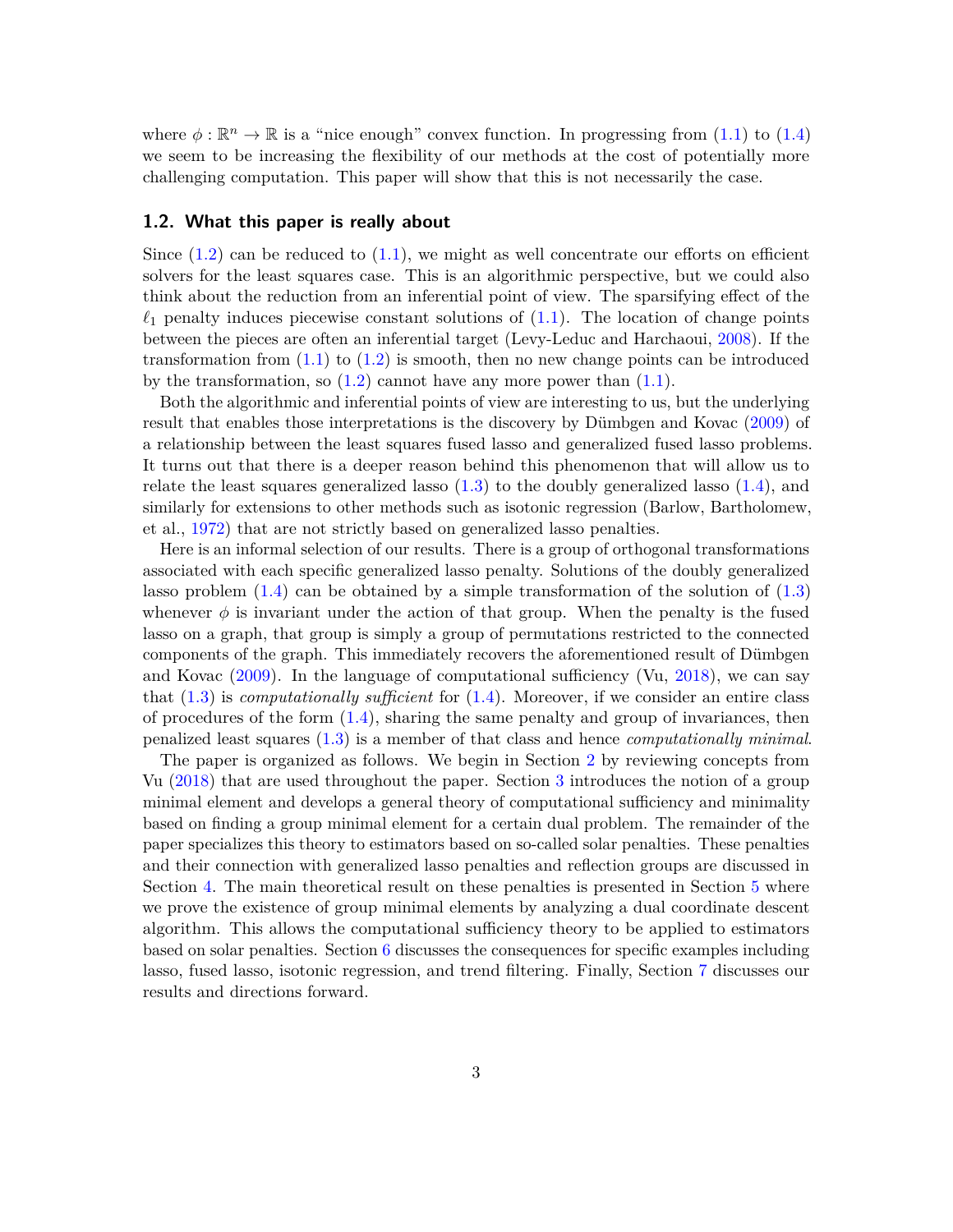### <span id="page-3-0"></span>**2. Preliminaries**

We begin by reviewing some concepts from Vu [\(2018\)](#page-26-0) and introducing notation that will be used throughout the paper.

### **2.1. Computational sufficiency**

Let X be a Euclidean space with the usual inner product  $\langle , \rangle$  and norm  $\| \cdot \|$ . The framework of computational sufficiency views procedures as set-valued functions on  $\mathcal{X}$ . The basic idea is very simple. We wish to find functions of the data that contain sufficient information for computing every procedure in a collection.

**Definition 2.1.** Let M be a collection of set-valued functions on X. A function R on X is *computationally sufficient* for M if for each  $T \in \mathcal{M}$ , there exists a set-valued function f such that  $f(T, R(x)) \neq \emptyset$  whenever  $T(x) \neq \emptyset$  and

$$
f(T, R(x)) \subseteq T(x)
$$
 for all  $x \in \mathcal{X}$ .

A function *U* on X is *computationally necessary* for M if for each R that is computationally sufficient for M, there exists *h* such that

$$
U(x) = h(R(x)) \quad \text{for all} \quad x \in \mathcal{X} \, .
$$

If *U* is computationally necessary and sufficient, then *U* is *computationally minimal*.

An easy way to establish computational minimalilty is to check that a sufficient reduction belongs to the collection under consideration.

**Lemma 2.2** (Vu [\(2018\)](#page-26-0)). If  $R \in \mathcal{M}$  is singleton-valued and computationally sufficient for M*, then R is computationally minimal.*

#### **2.2. Expofam-type estimators**

The procedures that we study in this paper are generalizations of penalized maximum likelihood for exponential family models. Let  $C \subseteq \mathcal{X}$  be a nonempty set. The *support function* of *C* is the function  $h_C : \mathcal{X} \to \mathbb{R} \cup \{+\infty\}$  with values

$$
h_C(x) = \sup_{z \in C} \langle z, x \rangle \, .
$$

Note that  $h_C = h_{conv(C)}$  where conv $(C)$  is the closed convex hull of C (Bauschke and Combettes, [2017,](#page-24-4) Proposition 7.13), so the support function "sees" only the convex hull. The functions that we work with in this paper will generally be extended real valued. The set of proper (finite for at least one point) closed (lower semicontinuous) convex functions  $f: \mathcal{X} \to \mathbb{R} \cup \{+\infty\}$  is denoted by  $\Gamma_0(\mathcal{X})$ .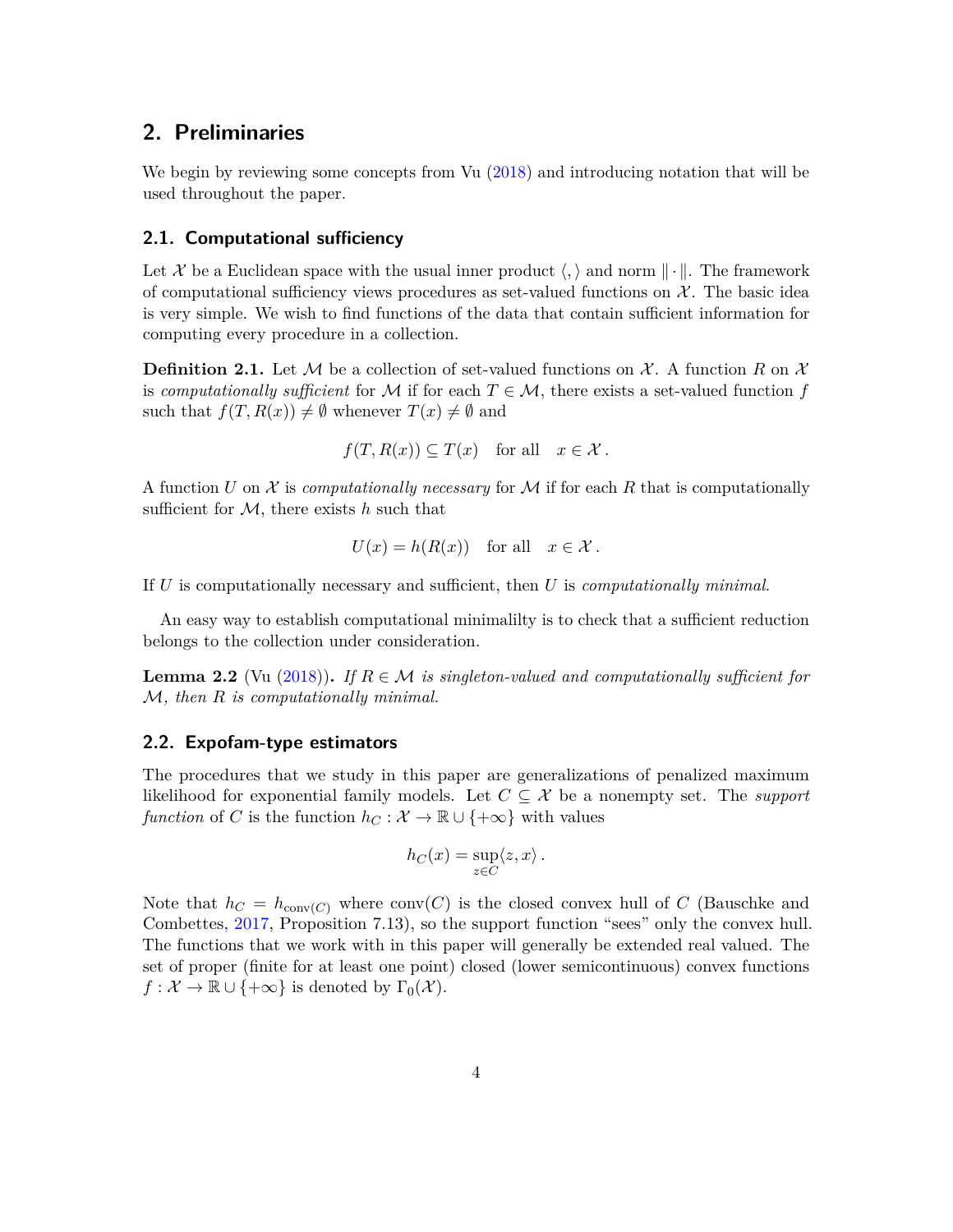<span id="page-4-0"></span>**Definition 2.3.** A set-valued function *T* on  $\mathcal{X}$  is an *expofam-type* estimator if it has the form

$$
T(x) = \underset{\theta}{\arg\min} \phi(\theta) - \langle x, \theta \rangle + h_C(\theta), \qquad (2.1)
$$

where  $\phi \in \Gamma_0(\mathcal{X})$  is called the *generator* of *T*, and  $C \subseteq \mathcal{X}$  is a nonempty closed convex set called the *penalty support set* of *T*.

<span id="page-4-1"></span>Since [\(2.1\)](#page-4-0) is a generalization of penalized maximum likelihood for exponential families, many popular penalized estimators can be viewed as expofam-type estimators. For example, when  $x \in \mathbb{R}^n$ , isotonic regression and least squares fused lasso can both be expressed in the form

$$
\left\{\sum_{i=1}^{n} f(\theta_i) - x_i \theta_i\right\} + h_C(\theta),\tag{2.2}
$$

where  $f \in \Gamma_0(\mathbb{R})$ . For isotonic regression,  $h_C$  is the convex indicator of the cone of monotone vectors; for fused lasso,  $h_C$  is proportional to the  $\ell_1$  norm of the first differences. We will describe these examples in more detail in Section [4.](#page-8-0) See Vu [\(2018\)](#page-26-0) for other examples.

#### **2.3. Group majorization**

Vu [\(2018\)](#page-26-0) observed that the generators of expofam-type estimators often exhibit symmetries. Note that the generator in  $(2.2)$ ,

$$
\phi(\theta) = \sum_{i=1}^n f(\theta_i),
$$

is invariant under permutations of  $\theta_1, \ldots, \theta_n$ . This type of symmetry appears when *T* corresponds to an i.i.d. statistical model. For example, *f* may be the log-partition function of a one-dimensional exponential family. We describe symmetries like these in terms of a group of transformations. Let  $\mathcal{O}(\mathcal{X})$  be the orthogonal group of X. In this paper  $\mathcal{G} \subseteq \mathcal{O}(\mathcal{X})$ will generically denote a compact group acting linearly on  $\mathcal X$  and we denote the action of  $g \in \mathcal{G}$  on  $x \in \mathcal{X}$  by  $g \cdot x$ . A function  $\phi$  is  $\mathcal{G}\text{-invariant if }\phi(g \cdot x) = \phi(x)$  for all  $x \in \mathcal{X}$  and *g* ∈ G. A set  $K ⊆ X$  is G-invariant if  $g \cdot K = K$  for all  $g ∈ G$ . The orbit of *x* under G is the set

$$
\mathcal{G} \cdot x = \{ g \cdot x \mid g \in \mathcal{G} \}.
$$

The convex hull of the orbit,  $conv(G \cdot x)$ , is the orbitope of G with respect to x. The group induces a preorder (reflexive and transitive) on  $\mathcal X$  via inclusion of its orbitopes.

**Definition 2.4.** Let  $x, y \in \mathcal{X}$ . We say that *x* is *G*-majorized by *y*, denoted by  $x \preceq_{\mathcal{G}} y$ , if  $x \in \text{conv}(G \cdot y)$ .

When G is the permutation group  $\mathcal{P}_n$  acting on  $\mathbb{R}^n$ , the ordering  $\preceq_{\mathcal{G}}$  is exactly the (classical) majorization ordering (see Marshall, Olkin, and Arnold, [2011\)](#page-26-7). G-majorization was developed as an extension to more general subgroups of the orthogonal group and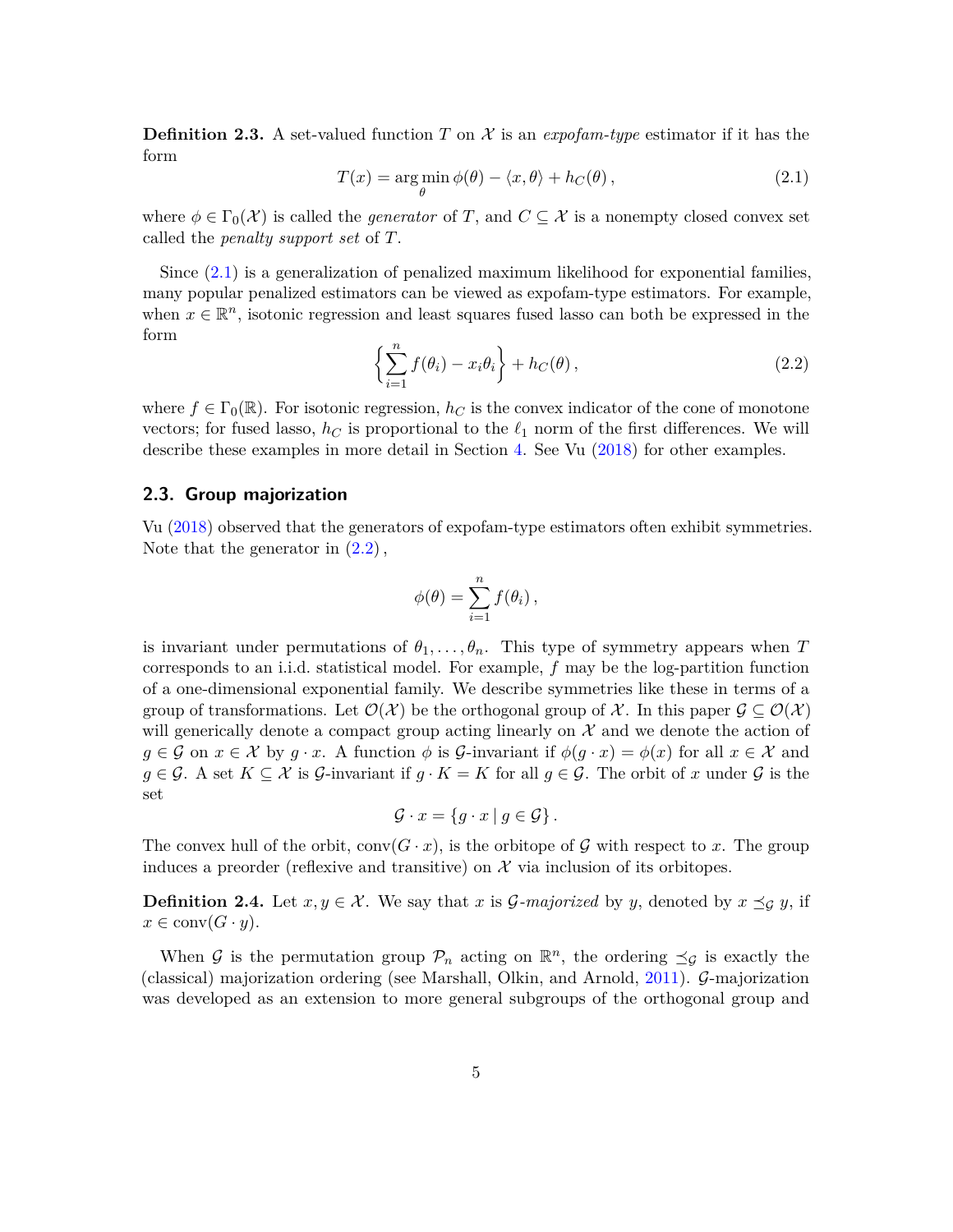studied in depth by Eaton and Perlman [\(1977\)](#page-25-4). One important discovery from that work is that if G is a finite reflection group (defined in Section [4.2\)](#page-12-0), then  $\preceq_G$  is a cone ordering on the fundamental domain of the group. In the case of the permutation group, this phenomenon is realized by the monotone rearrangement definition of majorization. See Giovagnoli and Wynn [\(1985\)](#page-25-5), Eaton [\(1984\)](#page-24-5), Steerneman [\(1990\)](#page-26-8), and Francis and Wynn [\(2014\)](#page-25-6) for additional developments. Chapter 14.C of Marshall, Olkin, and Arnold [\(2011\)](#page-26-7) gives an overview of the connections between classical majorization and  $\mathcal{G}_{\text{-}}$  majorization. Our main use of  $\mathcal{G}$ -majorization is in its application to convex optimization via the following lemma.

<span id="page-5-1"></span>**Lemma 2.5** (Giovagnoli and Wynn, [1985\)](#page-25-5)**.** *The follow statements are equivalent:*

- *(a)*  $x \preceq_G y$ ,
- *(b)* conv $(G \cdot x) \subseteq \text{conv}(G \cdot y)$ ,
- $(c)$   $h_{\mathcal{G}_{\cdot}x}(u) \leq h_{\mathcal{G}_{\cdot}y}(u)$  *for all*  $u \in \mathcal{X}$ *,*
- *(d)*  $f(x) \leq f(y)$  *for all G*-*invariant convex f.*

The last statement in the above lemma is a generalization of Schur convexity to general groups. We will make extensive use of this  $\mathcal{G}$ -monotonicity condition throughout the paper.

### <span id="page-5-0"></span>**3. Group minimality to computational minimality**

The  $\mathcal{G}$ -monotonicity condition in Lemma [2.5](#page-5-1) suggests that it may be possible to universally optimize families of  $\mathcal G$ -invariant convex functions by finding minimal elements in the  $\mathcal G$ majorization ordering. In this section we will show how this basic observation leads to a computationally minimal reduction for expofam-type estimators with G-invariant generators.

### **3.1. Convex duality and G-minimality**

Using standard arguments from convex analysis (see Bauschke and Combettes, [2017,](#page-24-4) Chapter 15.2, Example 13.3), the Fenchel dual problem to [\(2.1\)](#page-4-0) can be written as

<span id="page-5-2"></span>minimize 
$$
\phi^*(y)
$$
  
subject to  $y \in x - C$ ,  $(3.1)$ 

where  $\phi^*$  is the convex conjugate of  $\phi$ :

$$
\phi^*(u) = \sup_{\theta} \langle u, \theta \rangle - \phi(\theta).
$$

Since  $\phi$  is a proper closed convex function, its conjugate is also a proper closed convex function (Bauschke and Combettes, [2017,](#page-24-4) Corollary 13.38). We call [\(2.1\)](#page-4-0) the primal problem,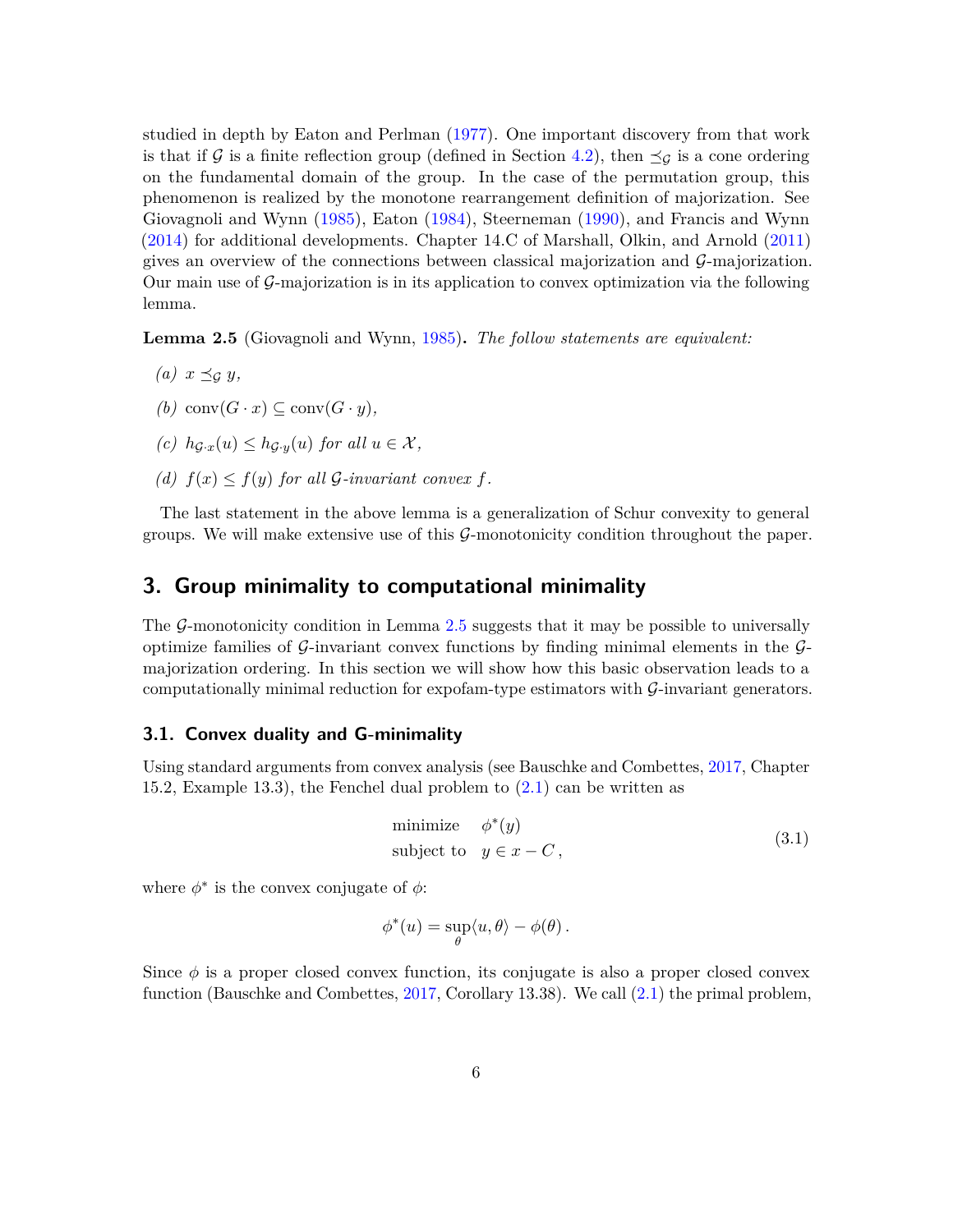and [\(3.1\)](#page-5-2) the dual problem. Let us focus on the dual problem for now. One way to interpret the dual problem is to think about regression. The variable  $y$  in  $(3.1)$  should be thought of as the fitted value, while the set *C* represents constraints on the residual. Since

$$
(data) = (fitted value) + (residual),
$$

we can think of the dual problem as subtracting residuals from *x* to get the fitted value *y*, subject to a constraint on the residual.

Note that the dual feasible set,  $x - C$ , is independent of  $\phi$ —it is the dual counterpart of the penalty  $h_C$ . If  $\phi$  is *G*-invariant, then so is  $\phi^*$ :

$$
\begin{aligned} \phi^*(g \cdot u) &= \sup_{\theta} \langle g \cdot u, \theta \rangle - \phi(\theta) \\ &= \sup_{\theta} \langle u, g^{-1} \cdot \theta \rangle - \phi(g^{-1} \cdot \theta) = \phi^*(u) \,. \end{aligned}
$$

If we assume that  $\phi$  is  $\mathcal{G}\text{-invariant}$ , then [\(3.1\)](#page-5-2) involves minimizing a convex  $\mathcal{G}\text{-invariant}$ function over the dual feasible set  $x - C$ , so the ordering induced by  $\mathcal G$  on  $x - C$  may play an important role. This motivates the next definition.

**Definition 3.1.** An element  $y \in K \subseteq \mathcal{X}$  is *G*-minimal in *K* if  $y \preceq_G z$  for all  $z \in K$ .

G-minimality is closely tied with minimization over *K*. This is embodied in the following extension of Lemma [2.5.](#page-5-1)

<span id="page-6-0"></span>**Lemma 3.2.** Let  $K \subseteq \mathcal{X}$  be a closed convex set and  $y \in K$ . The following statements are *equivalent:*

<span id="page-6-3"></span>(a) 
$$
y \preceq_{\mathcal{G}} z
$$
 for all  $z \in K$ ,

<span id="page-6-4"></span>*(b)*  $f(y) = \inf_{z \in K} f(z)$  *for all G-invariant convex f.* 

In general, a  $\mathcal{G}\text{-minimal element may not exist in a given set }K$ , however existence becomes *easier* as the size of the group increases, and there is actually only one possible candidate for a  $\mathcal{G}\text{-minimal element.}$ 

<span id="page-6-5"></span><span id="page-6-1"></span>**Lemma 3.3.** *Let K be a closed convex set.*

- *(a) If* G *is the trivial group, then K has a* G*-minimal element if and only if K is a singleton.*
- <span id="page-6-6"></span>*(b)* If  $H \subseteq G$  and *y* is  $H$ -minimal in *K*, then *y* is also  $G$ -minimal in *K*.
- <span id="page-6-7"></span>*(c) K* has a unique  $O(X)$ -minimal element.
- <span id="page-6-2"></span>*(d) If y* ∈ *K is* G*-minimal in K, then it is unique and equal to the minimum norm element of K.*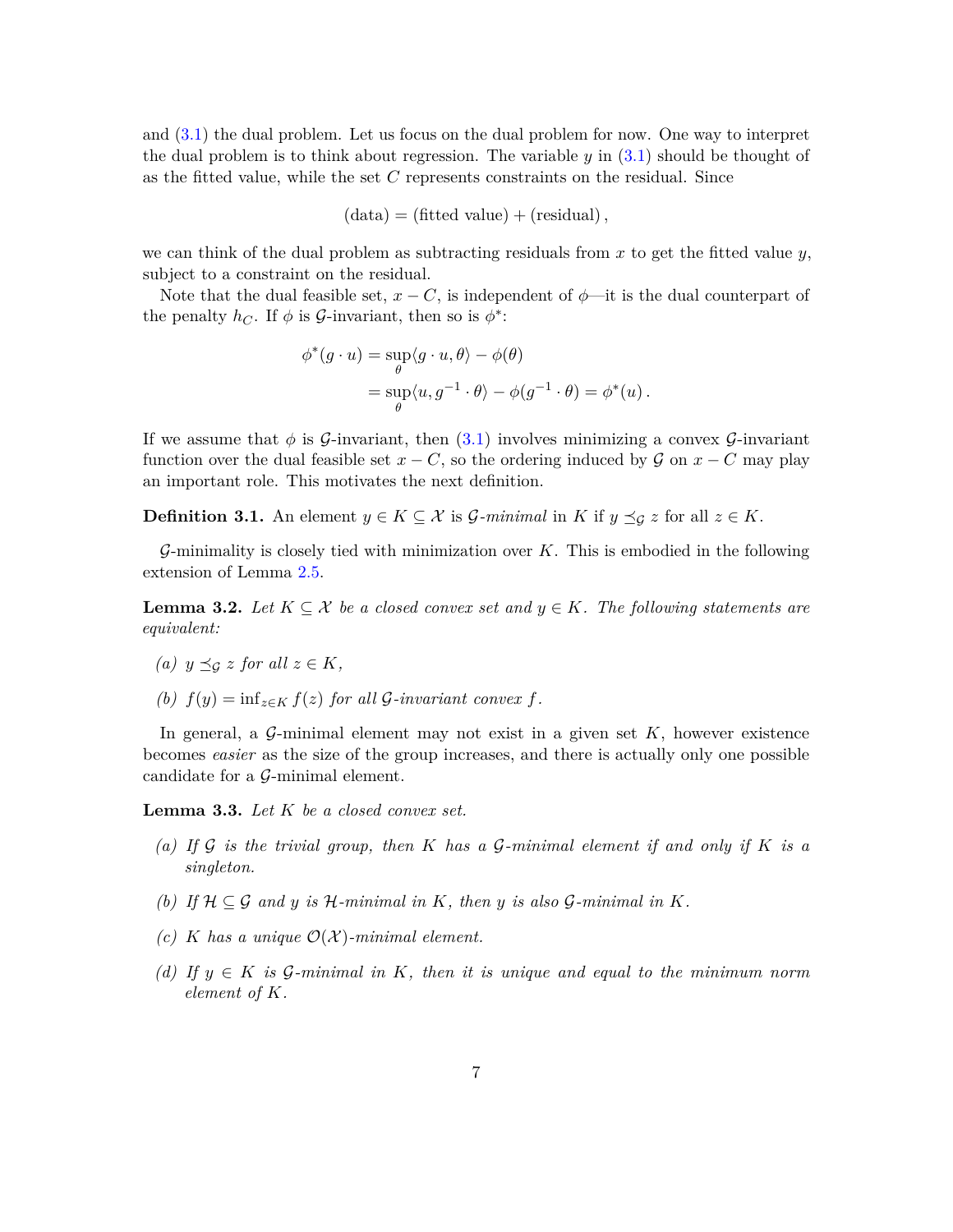The proofs of Lemmas [3.2](#page-6-0) and [3.3](#page-6-1) are given in Appendix [A.](#page-22-0)

<span id="page-7-0"></span>**Theorem 3.4.** *A nonempty closed convex set*  $K \subseteq X$  *has an element that is*  $\mathcal{G}\text{-minimal in}$ *K if and only if*

$$
\argmin_{y \in K} \|y\| \preceq_{\mathcal{G}} z
$$

*for all*  $z \in K$ *, and when this holds the minimum norm element is*  $\mathcal{G}\text{-minimal}$ .

Theorem [3.4](#page-7-0) is simply a restatement of  $(d)$  in Lemma [3.3](#page-6-1) together with the definition of G-minimality. The theorem is important for two reasons. Firstly, it reduces the problem of finding a  $\mathcal{G}\text{-minimal element}$  to checking that the minimum norm element is  $\mathcal{G}\text{-minimal}$ . Secondly, it opens up different perspective on  $\mathcal{G}\text{-minimality}$ . Rather than thinking about G-minimality in terms of a fixed group G, it is more fruitful to determine the *smallest group* such that the minimum norm element of  $K$  is  $\mathcal{G}\text{-minimal}$ .

#### **3.2. The least squares reduction**

Now let us return to the dual problem [\(3.1\)](#page-5-2) and suppose that  $y_*$  is  $\mathcal{G}\text{-minimal in } x - C$ . By Lemma [3.2,](#page-6-0)  $y_*$  is a dual solution for *every* dual problem  $(3.1)$  where  $\phi$  is  $\mathcal{G}\text{-invariant}$ . In order to relate the dual solution to the primal solution, we need strong duality to hold. We shall assume this is the case in a generic way.

<span id="page-7-1"></span>**Assumption 3.5** (Strong Duality). The generator  $\phi$  and penalty  $h_C$  satisfy sufficient conditions to ensure that strong duality holds.

Bauschke and Combettes [\(2017,](#page-24-4) Chapters 15 and 19.1) present a variety of sufficient conditions for Assumption [3.5](#page-7-1) to hold. One particularly simple one is that *C* is compact and  $\phi$  is finite on some subset of *C*. Another is that

$$
relint(\mathrm{dom}\,\phi)\cap\mathrm{relint}(\mathrm{dom}\,h_C)\neq\emptyset,
$$

where dom is the effective domain (set of points where the function is finite) and relint is the relative interior (interior relative to the affine hull). When strong duality holds, the set of primal solutions can be recovered from an arbitrary dual solution *y* via

$$
\argmin_{\theta} \phi(\theta) - \langle y, \theta \rangle
$$

(see Bauschke and Combettes, [2017,](#page-24-4) Corollary 19.2). So for a fixed x, if  $x - C$  has a G-minimal element, then we can solve the primal problem by finding the  $\mathcal{G}\text{-minimal element}$ of the dual feasible set. The latter does not depend on  $\phi$  as long as  $\phi$  is  $\mathcal{G}\text{-invariant.}$ 

<span id="page-7-2"></span>In order for the procedure we just discussed to be applicable to the problem of computational sufficiency, we to be able to find a  $\mathcal{G}\text{-minimal in }x - C$  for each  $x \in \mathcal{X}$ . Since the *only* candidate for a G-minimal element is the minimum norm element, we can continue to develop our theory by assuming that it is indeed  $\mathcal{G}\text{-minimal}$ , and we can find it by least squares. This turns out to be computationally minimal.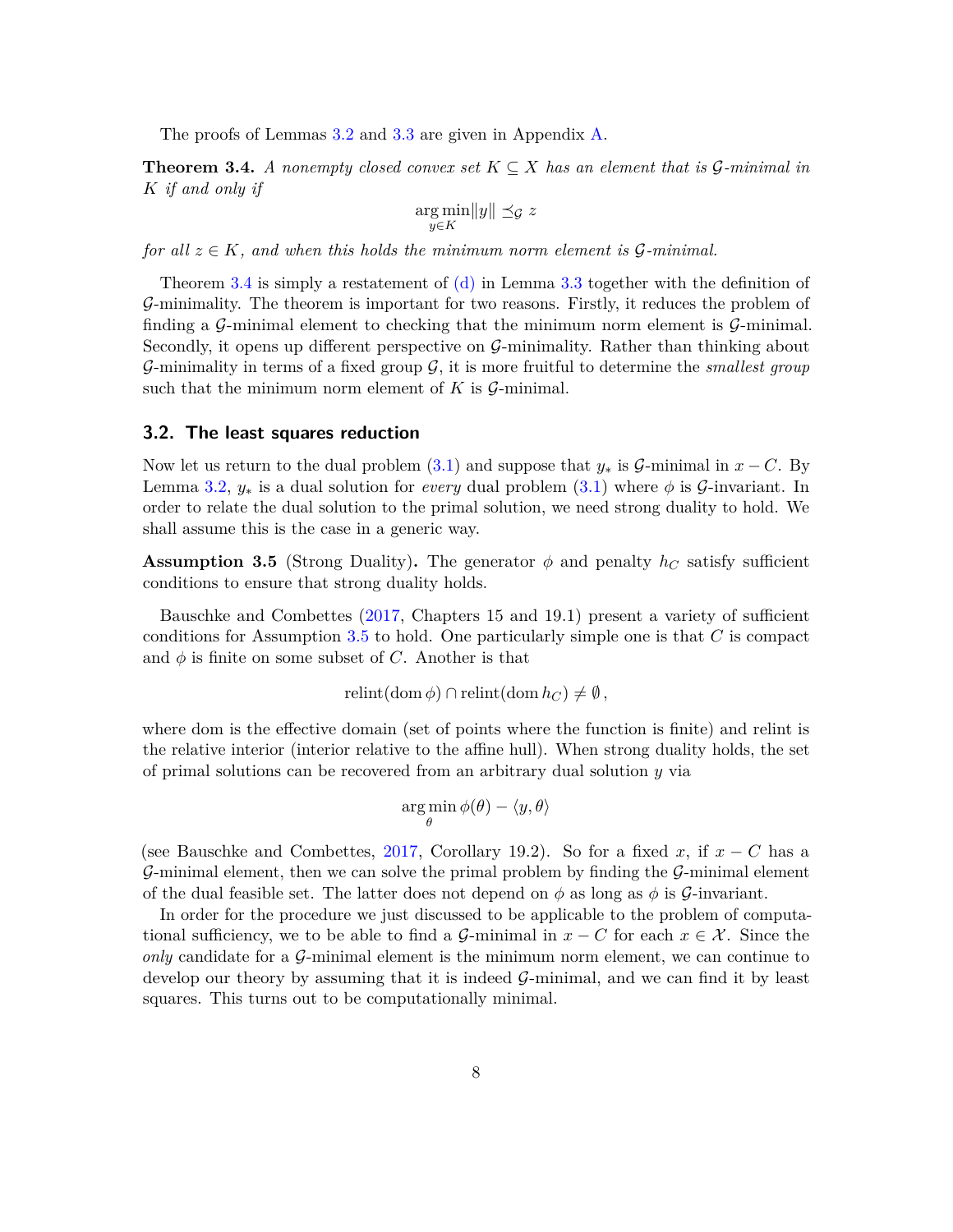**Theorem 3.6.** Let  $C \subseteq \mathcal{X}$  be a closed convex set, and suppose that  $x - C$  contains a G-minimal element for each  $x \in \mathcal{X}$ . If M is a collection of exportantly estimators with *penalty support set C and G-invariant generators*  $\phi \in \Gamma_0(\mathcal{X})$  *satisfying Assumption* [3.5,](#page-7-1) *then*

<span id="page-8-1"></span>
$$
U(x) = \underset{y \in x - C}{\arg \min} \|y\|
$$

*is computationally sufficient for* M. In particular, if  $T \in M$  has generator  $\phi$ , then

$$
T(x) = \arg\min_{\theta} \phi(\theta) - \langle U(x), \theta \rangle \quad \text{for all} \quad x \in \mathcal{X} \,.
$$
 (3.2)

*Moreover, U is in* M*, is equal to the penalized least squares estimator,*

$$
U(x) = \arg\min_{\theta} \frac{1}{2} ||x - \theta||^2 + h_C(\theta),
$$

*and is computationally minimal for* M*.*

The proof is given in Appendix [A.](#page-22-0)

*Remark* 3.7*.* It is basic result of convex analysis that the solution of [\(3.2\)](#page-8-1) is given by  $T(x) = \nabla \phi^*(U(x))$ . When  $\phi$  is a Legendre function (Bauschke and Combettes, [2017,](#page-24-4) Exercise 18.7), as is the case when  $\phi$  is the log-partition function of a regular exponential family,  $\nabla \phi^* = (\nabla \phi)^{-1}$ . This corresponds to a fundamental property of exponential families whereby the maximum likelihood estimator is a method of moments estimator.

It is interesting to consider the meaning of Theorem [3.6](#page-7-2) when  $\phi$  is the log-partition function of an exponential family of distributions. [\(3.2\)](#page-8-1) is nothing other than the maximum likelihood estimator based on the statistic  $U(x)$ . So the theorem says that when the dual feasible set admits a G-minimal element, the penalized maximum likelihood estimators reduce to maximum likelihood with the data replaced by a penalized least squares fit, or equivalently, the residual from projecting the data onto *C*.

## <span id="page-8-0"></span>**4. Solar penalties and reflections**

Computational minimality of the least squares reduction in Theorem [3.6](#page-7-2) depends on the existence of a G-minimal element in the dual feasible set  $x - C$  for each  $x \in \mathcal{X}$ . We can interpret G-minimality of  $y_*$  in  $x - C$  as the requirement that  $y_*$  be *reachable* from any point in the dual feasible set by averaging a sequence of transformations restricted to  $\mathcal{G}$ . Since the only possible candidate is the minimum norm element, we should focus our efforts on finding a small group  $\mathcal G$  that allows the minimum norm element to be *reachable* for every *x*. This clearly depends on the geometry of *C*. In this section we begin to explore these ideas by introducing a family of penalties encompassing the generalized lasso penalties. The key insight is that there is a natural group associated with each penalty that encodes the geometry of the penalty support set *C*.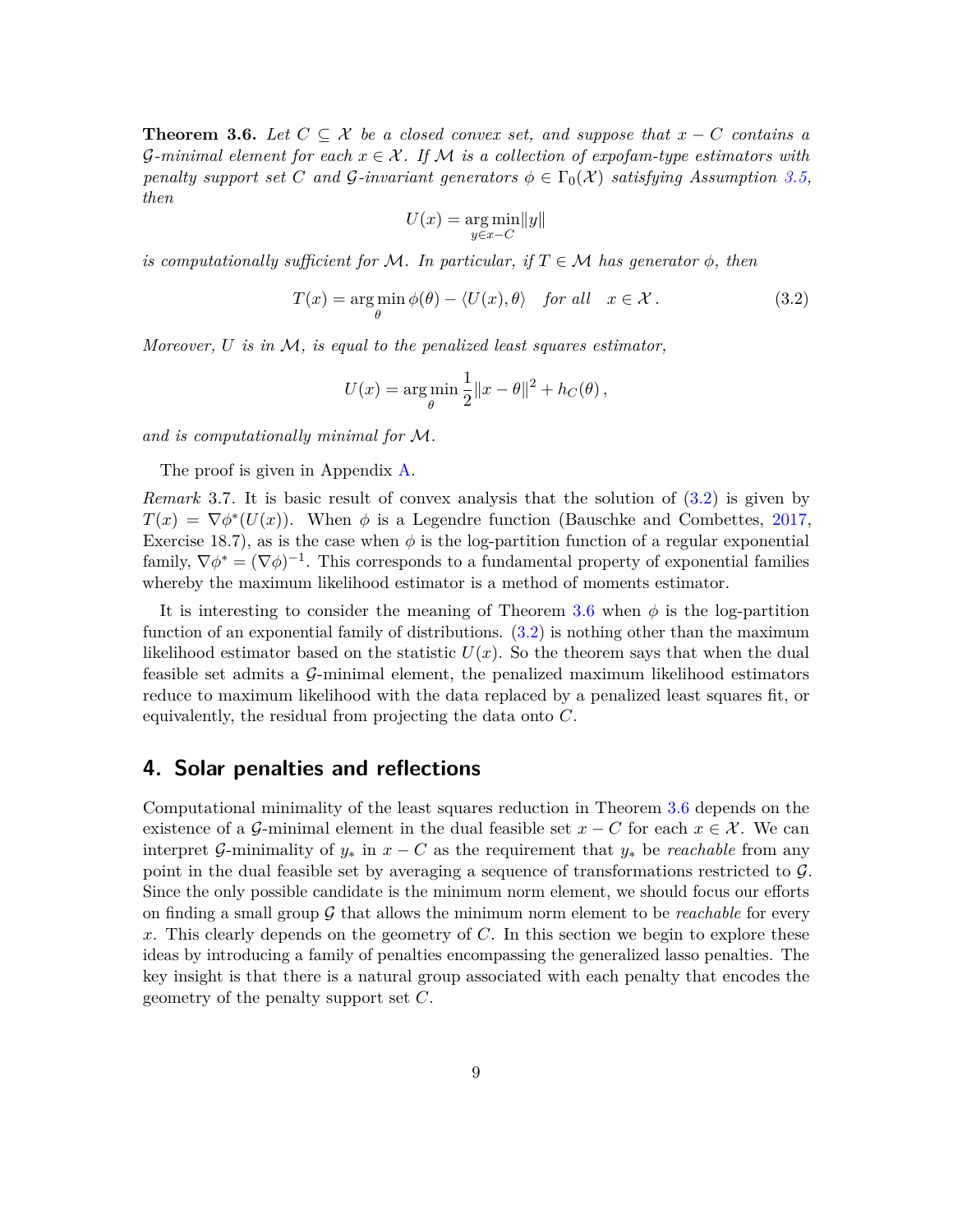<span id="page-9-1"></span>

Figure 1: Solar penalty support set  $Z(B,\Lambda)$  and its base vectors  $(r_1, r_2)$ .

**Definition 4.1.** A penalty is said to be a *solar* penalty if it is the support function of a Minkowski sum of line segments and rays.<sup>[1](#page-9-0)</sup>

The generalized lasso penalty (Tibshirani and Taylor, [2011\)](#page-26-5) is a special case of a solar penalty. Usually, it is written in matrix–vector form as

 $\lambda$ || $D\theta$ ||<sub>1</sub>,

where  $\lambda$  is a tuning parameter and  $D$  is a penalty matrix. The main idea is to encourage sparsity of  $D\theta$ , and the matrix *D* is chosen so that sparsity of  $D\theta$  reflects some desired structure in the estimate. The generalized lasso penalty can also be expressed as the support function of the image of the hypercube under the linear transformation  $D<sup>T</sup>$ :

$$
C = \{D^T z \mid ||z||_{\infty} \le \lambda\}.
$$

Such a set is sometimes called a *zonotope*, which is a Minkowski sum of line segments (Ziegler, [2012,](#page-27-0) Chapter 7). Solar penalties, on the other hand, also allow the addition of rays. So the resulting set can possibly be unbounded. This allows hard constraints to be encoded into the penalty.

### **4.1. Base representation of a solar penalty**

The *base* representation of a solar penalty is a pair  $(B, \Lambda)$  consisting of a tuple of unit vectors,  $B = (r_1, \ldots, r_m)$  which we call *bases* or base vectors, and a Cartesian product of closed intervals  $\Lambda = I_1 \times \cdots \times I_m$ , where  $I_j \subseteq [-\infty, \infty]$ ,  $j = 1, \ldots, m$ , can possibly be unbounded. When convenient we may think of *B* as being a matrix with unit norm columns. Then the solar penalty support set is

$$
Z(B,\Lambda) \coloneqq B \cdot \Lambda = \left\{ z \in \mathcal{X} \mid z = \sum_{j=1}^{m} \lambda_j r_j, \ \lambda_j \in I_j \right\}.
$$

<span id="page-9-0"></span><sup>&</sup>lt;sup>1</sup> Solar is an acronym for sum of line segments and rays.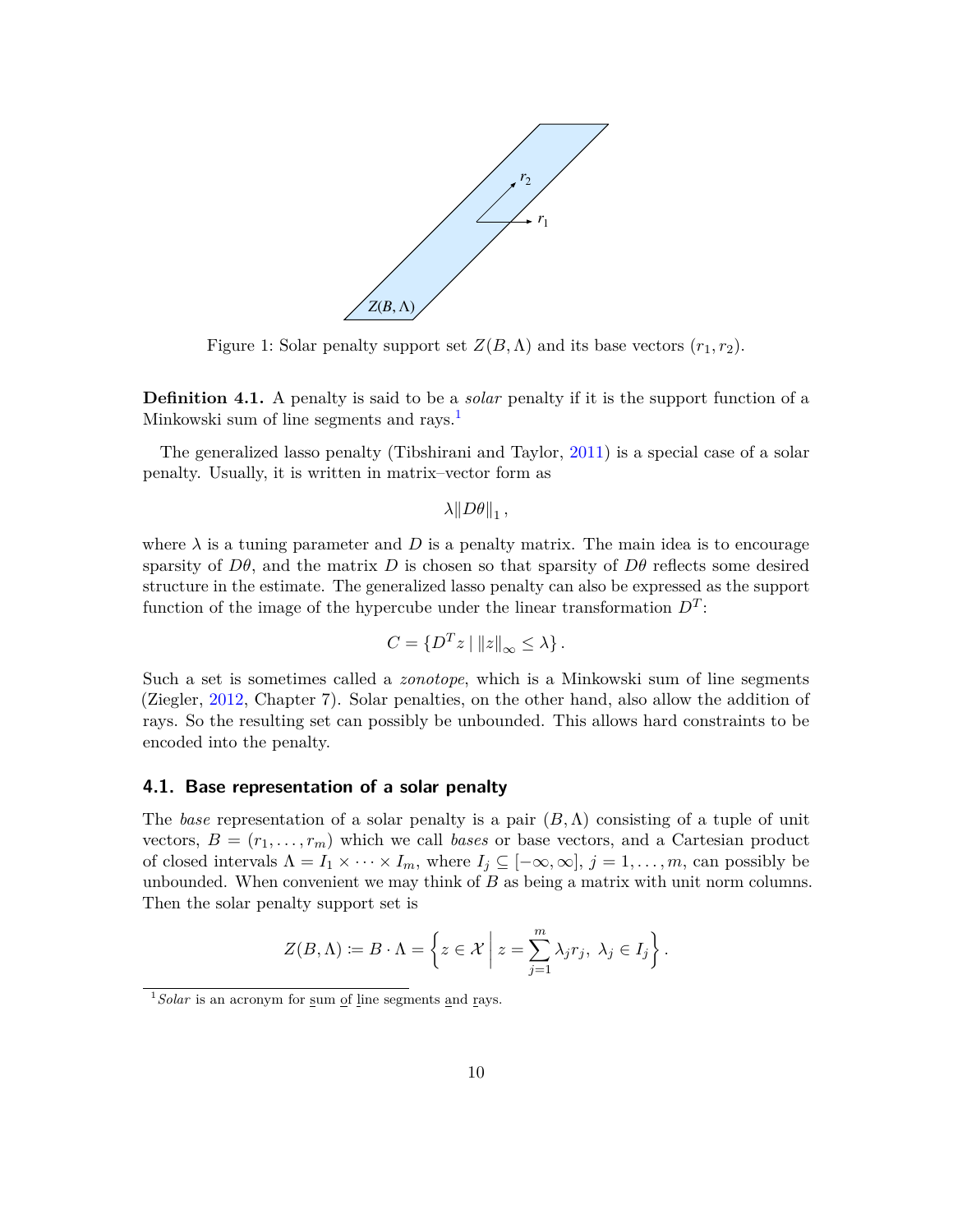See Figure [1](#page-9-1) for an example. The base representation of a solar penalty is useful, because it will allow us to connect  $Z(B,\Lambda)$  to a reflection group (to be defined in Section [4.2\)](#page-12-0) that encodes some of the geometry and symmetry of the penalty. Let us first discuss some examples for the case  $\mathcal{X} = \mathbb{R}^n$ .

**Example 4.2** (Lasso). Let  $e_j$  denote the *j*th standard basis vector which has a 1 in its *j*th coordinate and 0 elsewhere. The  $\ell_1$  norm penalty has base representation

$$
B = (e_1, \ldots, e_n)
$$
  

$$
\Lambda = [-\lambda, \lambda]^n,
$$

with  $\lambda > 0$ . Then

$$
Z(B,\Lambda)=\{z\in\mathbb{R}^n\mid ||z||_{\infty}\leq\lambda\}
$$

and  $h_{Z(B,\Lambda)} = \|\cdot\|_1$ .

**Example 4.3** (Nonnegative regression)**.** If we replace the intervals in the base representation of the  $\ell_1$  penalty by the nonpositive half of the real line, then

$$
B = (e_1, \ldots, e_n)
$$
  

$$
\Lambda = [-\infty, 0]^n,
$$

and  $Z(B,\Lambda)$  becomes the convex cone of vectors with nonpositive entries. The corresponding support function is the convex indicator of the nonnegative cone,

$$
h_{Z(B,\Lambda)}(\theta) = \begin{cases} 0 & \text{if } \theta_j \ge 0 \text{ for all } j, \\ +\infty & \text{otherwise.} \end{cases}
$$

This is an example of a hard constraint. We could relax the constraint by replacing the intervals by

$$
\Lambda = [-\lambda, 0]^n.
$$

In this case, the penalty operates like an  $\ell_1$  norm on negative entries:

$$
h_{Z(B,\Lambda)}(\theta) = \lambda \sum_j |\min(0,\theta_j)|.
$$

**Example 4.4** (Fused lasso). The 1d fused lasso is the  $\ell_1$  norm of the first differences. This penalty is often used for smoothing and signal approximation when the data follow a one-dimensional structure. It encourages estimates that are piecewise constant. A base representation of this penalty is given by

$$
B = ((e_{j+1} - e_j)/\sqrt{2} | j = 1, ..., n - 1)
$$
  
\n
$$
\Lambda = [-\lambda, \lambda]^{n-1}
$$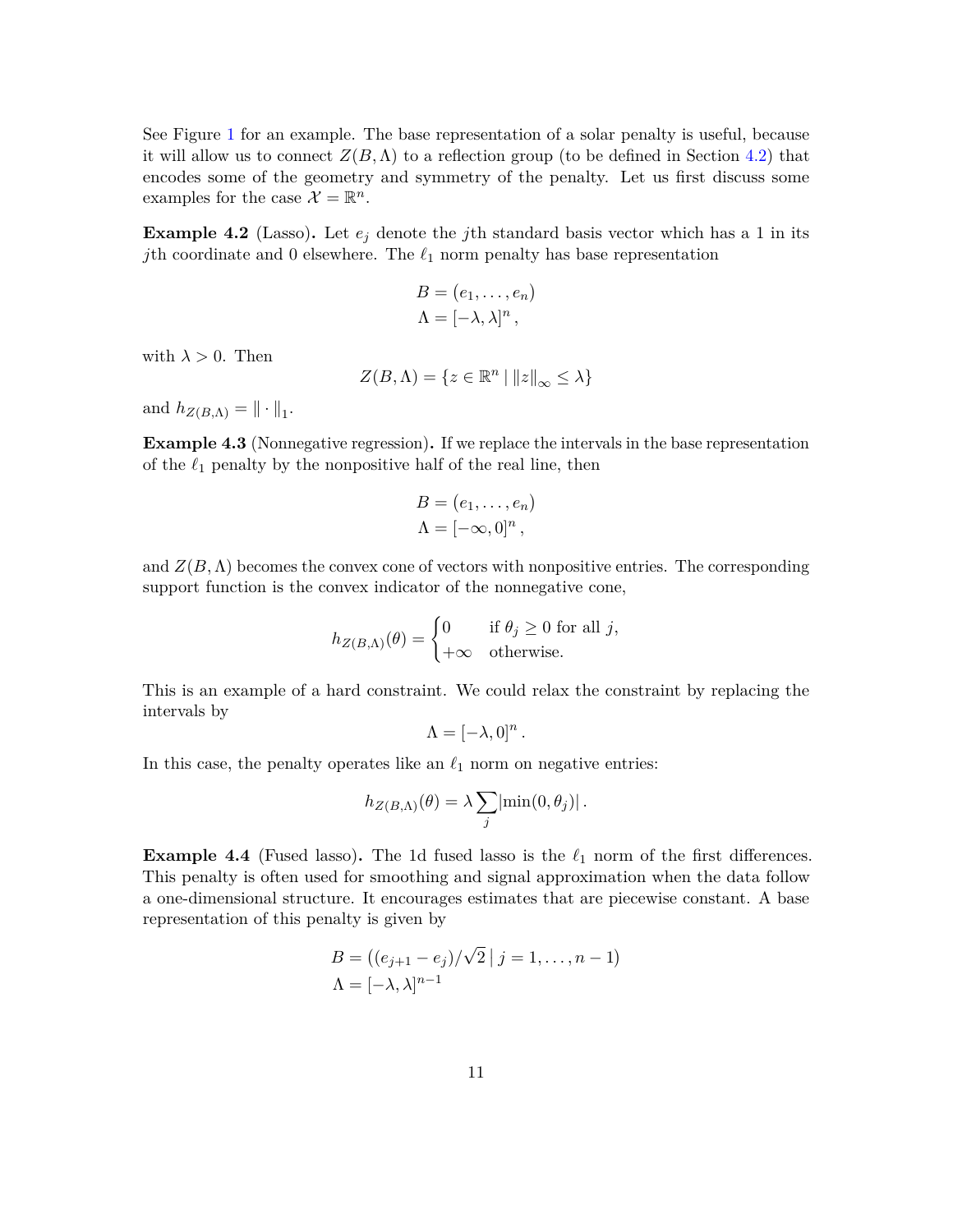Then

$$
h_{Z(B,\Lambda)}(\theta) = \frac{\lambda}{\sqrt{2}} \sum_{j=1}^{n-1} |\theta_{j+1} - \theta_j|.
$$

In the engineering and signal processing literature the penalty is also known as *total variation* and more often employed in the case of 2d signals such as images (Rudin, Osher, and Fatemi, [1992\)](#page-26-6). Both the 1d and 2d cases can be described succinctly by introducing an undirected graph on  $[p]$  with edge set  $\mathcal{E} \subseteq [p]^2$ . The 1d fused lasso correponds to a chain graph, while the 2d case corresponds to a 2d grid. The base representation then becomes

$$
B = ((e_j - e_i) / \sqrt{2} | \{i, j\} \in \mathcal{E})
$$
  

$$
\Lambda = [-\lambda, \lambda]^{|\mathcal{E}|}.
$$

This graph-guided fused lasso penalty encourages estimates that are piecewise constant across nodes of the graph.

**Example 4.5** (Isotonic regression)**.** Isotonic regression applies to linearly ordered data when the goal is to produce a monotonic fit. There is a large literature on the subject and the book by Barlow, Bartholomew, et al. [\(1972\)](#page-24-3) is a standard reference. As a solar penalty, the isotonicity constraint can be viewed as a mix of fused lasso with a nonnegativity constraint on the first differences. The base representation of the penalty is

$$
B = ((e_{j+1} - e_j)/\sqrt{2} | j = 1, ..., n-1)
$$
  
 
$$
\Lambda = [-\infty, 0]^{n-1},
$$

and the corresponding support function is the convex indicator function of the monotone cone,

$$
h_{Z(B,\Lambda)}(\theta) = \begin{cases} 0 & \text{if } \theta_{j+1} \ge \theta_j \text{ for all } j, \\ +\infty & \text{otherwise.} \end{cases}
$$

Nearly-isotonic regression (Tibshirani, Höfling, and Tibshirani, [2011\)](#page-26-9) relaxes the isotone constraint and can be viewed as an  $\ell_1$  penalty on positive first differences. It is obtained by replacing the above intervals by ones of the form  $[-\lambda, 0]$ . Similarly to the fused lasso, the neighborhood structure can generalized from a chain graph to an arbitrary graph by making the obvious modification to the base. Though this seems to make the more sense with trees so that a partial order can be maintained.

**Example 4.6** (Trend filtering). Our final example is  $\ell_1$  trend filtering (Kim et al., [2009\)](#page-25-7). Like the fused lasso, trend filtering applies to data with an ordering structure, but it uses the second difference instead of the first difference. This encourages estimates that are piecewise linear. In the case of linearly ordered data, the base representation of the trend filtering penalty has the form,

$$
B = ((e_{j+2} - 2e_{j+1} + e_j)/\sqrt{6} | j = 1, ..., n-2)
$$
  
 
$$
\Lambda = [-\lambda, \lambda]^{n-2}.
$$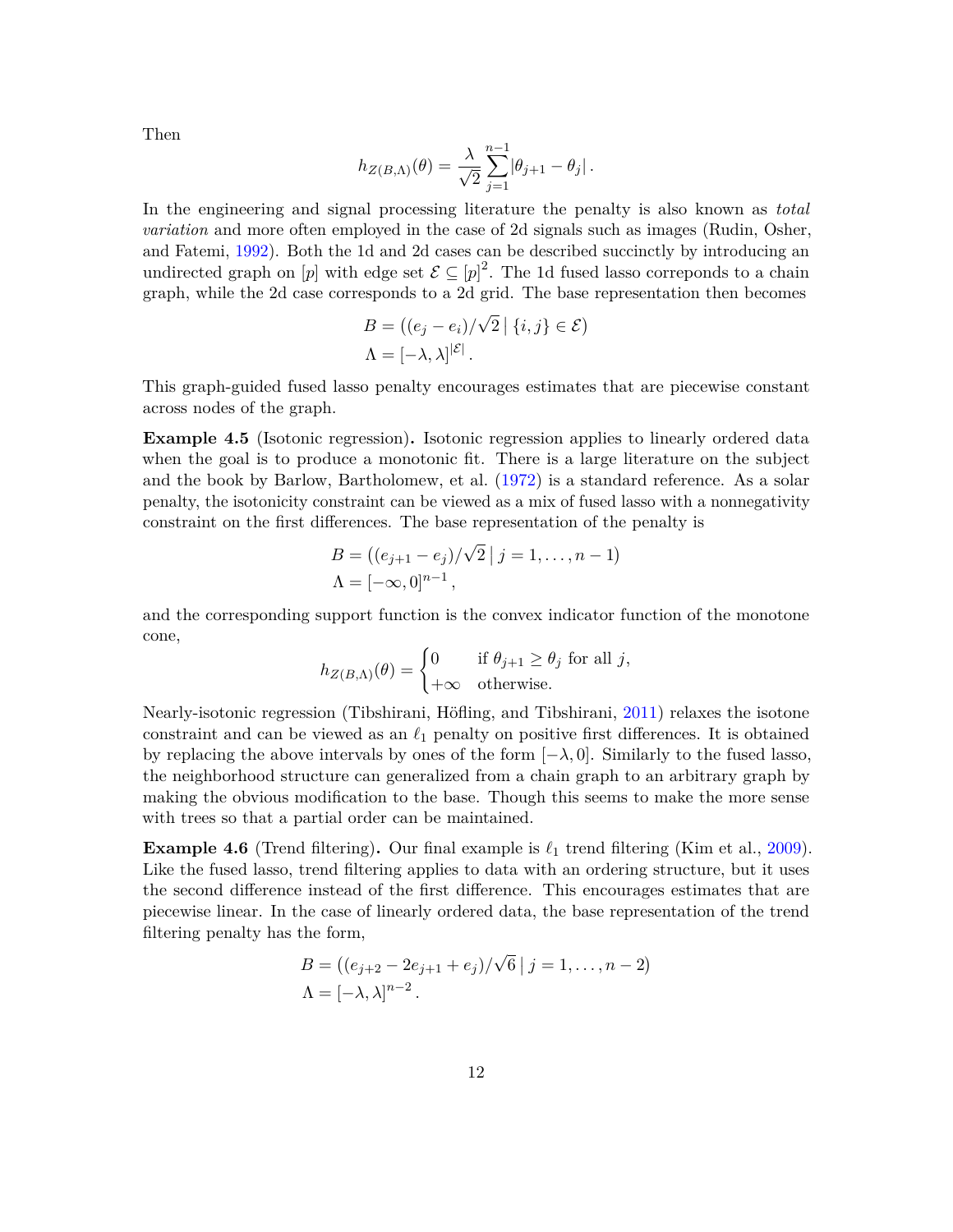<span id="page-12-1"></span>

Figure 2: Reflection group  $\mathcal{G}(B)$  associated with the solar penalty with base vectors  $(r_1, r_2)$ . The group is generated by two reflections,  $S_{r_1}$  and  $S_{r_2}$ , across the hyperplanes  $H_{r_1}$  and  $H_{r_2}$ . The remaining two hyperplanes are  $S_{r_1} \cdot H_{r_2}$  and  $S_{r_2} \cdot H_{r_1}$ . The four hyperplanes partition the space into 8 chambers (cones) that the group acts transitively on.

The corresponding support function is an  $\ell_1$  norm of the second differences:

$$
h_{Z(B,\Lambda)}(\theta) = \frac{\lambda}{\sqrt{6}} \sum_{j=1}^{n-2} |(x_{j+2} - x_{j+1}) - (x_{j+1} - x_j)|.
$$

We can form new solar penalties by taking the union of bases of existing penalties. This is effectively the same as adding the respective support functions. For example, the sparse fused lasso is the sum of the lasso and fused lasso penalties. Most importantly, the class of solar penalties is closed under addition with a separable support function.

### <span id="page-12-0"></span>**4.2. The reflection group associated with a solar penalty**

The base vectors in the base representation of a solar penalty have a natural correspondence with hyperplanes in  $\mathcal{X}$ . Let  $r \in \mathcal{X}$  be a unit vector and

$$
H_r \coloneqq \{ x \in \mathcal{X} \mid \langle x, r \rangle = 0 \}.
$$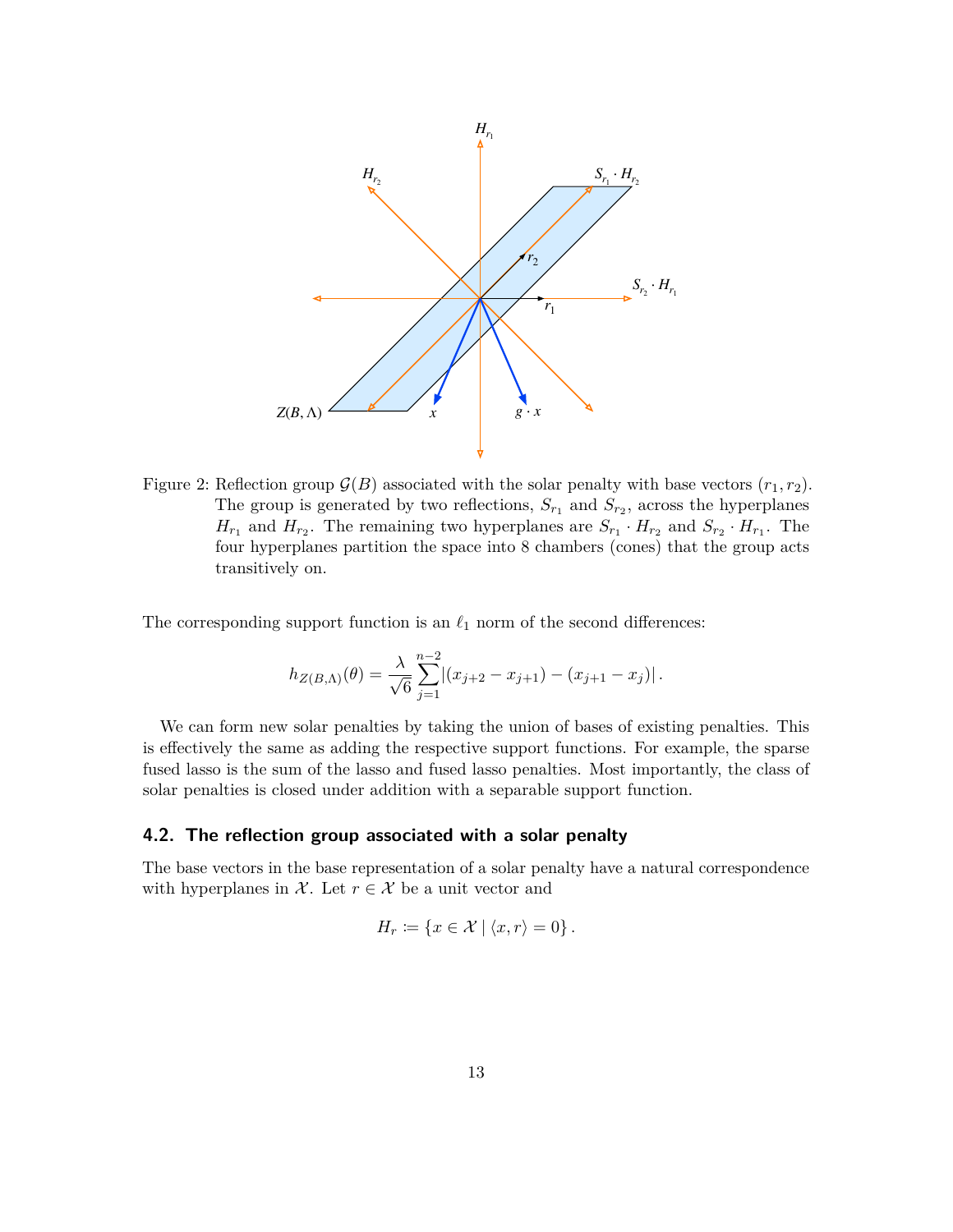<span id="page-13-1"></span>

| Group              | Action                                                                                  | Penalty                          |
|--------------------|-----------------------------------------------------------------------------------------|----------------------------------|
| $(\mathbb{Z}_2)^n$ | sign change                                                                             | lasso, nonnegative regression    |
| $\mathcal{P}_n$    | permutation                                                                             | fused lasso, isotonic regression |
|                    | $(\mathbb{Z}_2)^n \rtimes \mathcal{P}_n$ sign change and permutation sparse fused lasso |                                  |

Table 1: Some reflection groups, their action on  $X$ , and associated solar penalties.

*H<sub>r</sub>* is the hyperplane normal to *r*. The linear transformation  $S_r : \mathcal{X} \to \mathcal{X}$  defined by  $S_r \cdot x = x - 2r\langle r, x \rangle$  is called the *reflection* across  $H_r$  (or along *r*). Note that it satisfies

$$
S_r \cdot r = -r
$$

$$
S_r \cdot H_r = H_r.
$$

So it flips the sign of  $r$  and leaves  $H_r$  invariant. Associated to each solar penalty is a set of reflections  $\{S_r | r \in B\}$ . These reflections generate a group of transformations.

**Definition 4.7.** The *reflection group* generated by a set of base vectors  $B$ , denoted  $\mathcal{G}(B)$ , is the smallest closed subgroup of  $\mathcal{O}(X)$  containing the set of reflections  $\{S_r | r \in B\}$ .

See Figure [2](#page-12-1) for an illustration. Note that although the group  $\mathcal{G}(B)$  is finitely generated, it may be possible that  $\mathcal{G}(B)$  is an infinite group. We will see later that this is the case for trend filtering. Table [1](#page-13-1) lists the groups associated with each of the other example solar penalties discussed above. We will derive and discuss these in detail in Section [6,](#page-15-0) but first we return to the problem of reachability of the minimum norm element.

# <span id="page-13-0"></span>**5. Existence of a polygonal path**

To apply the general theory of Section [3](#page-5-0) to solar penalized estimators we need to establish the existence of a  $\mathcal{G}$ -minimal element in the dual feasible set  $x-Z(B,\Lambda)$  for some appropriate group. Theorem [3.4](#page-7-0) tells us that the only candidate for a  $\mathcal{G}\text{-minimal element}$  is the minimum norm element. The following theorem shows that for a solar penalty, the reflection group generated by its base is an appropriate choice.

<span id="page-13-2"></span>**Theorem 5.1.** Let  $(B, \Lambda) = ((r_1, \ldots, r_m), I_1 \times \cdots \times I_m)$  be the base representation of a *solar penalty and*  $x \in \mathcal{X}$ *. If*  $\mathcal{G} \equiv \mathcal{G}(B)$  *is the reflection group generated by B, then the minimum norm element of*  $x - Z(B, \Lambda)$  *is*  $\mathcal{G}\text{-minimal in } x - Z(B, \Lambda)$ .

The proof of Theorem [5.1](#page-13-2) is similar in spirit to the path result of Hardy, Littlewood, and Pólya [\(1988,](#page-25-8) page 47) (see Marshall, Olkin, and Arnold, [2011,](#page-26-7) Lemma B.1 in Chapter 2) and its generalization by Eaton and Perlman [\(1977\)](#page-25-4). Let *y*<sup>∗</sup> be the minimum norm element of  $Z(B,\Lambda)$  and  $y_0 \in x - Z(B,\Lambda)$ . We will construct a polygonal path from  $y_0$  to *y*<sup>∗</sup> where each segment along the path is obtained by averaging elementary transformations of the iterates. Our approach to constructing this path is algorithmic and was inspired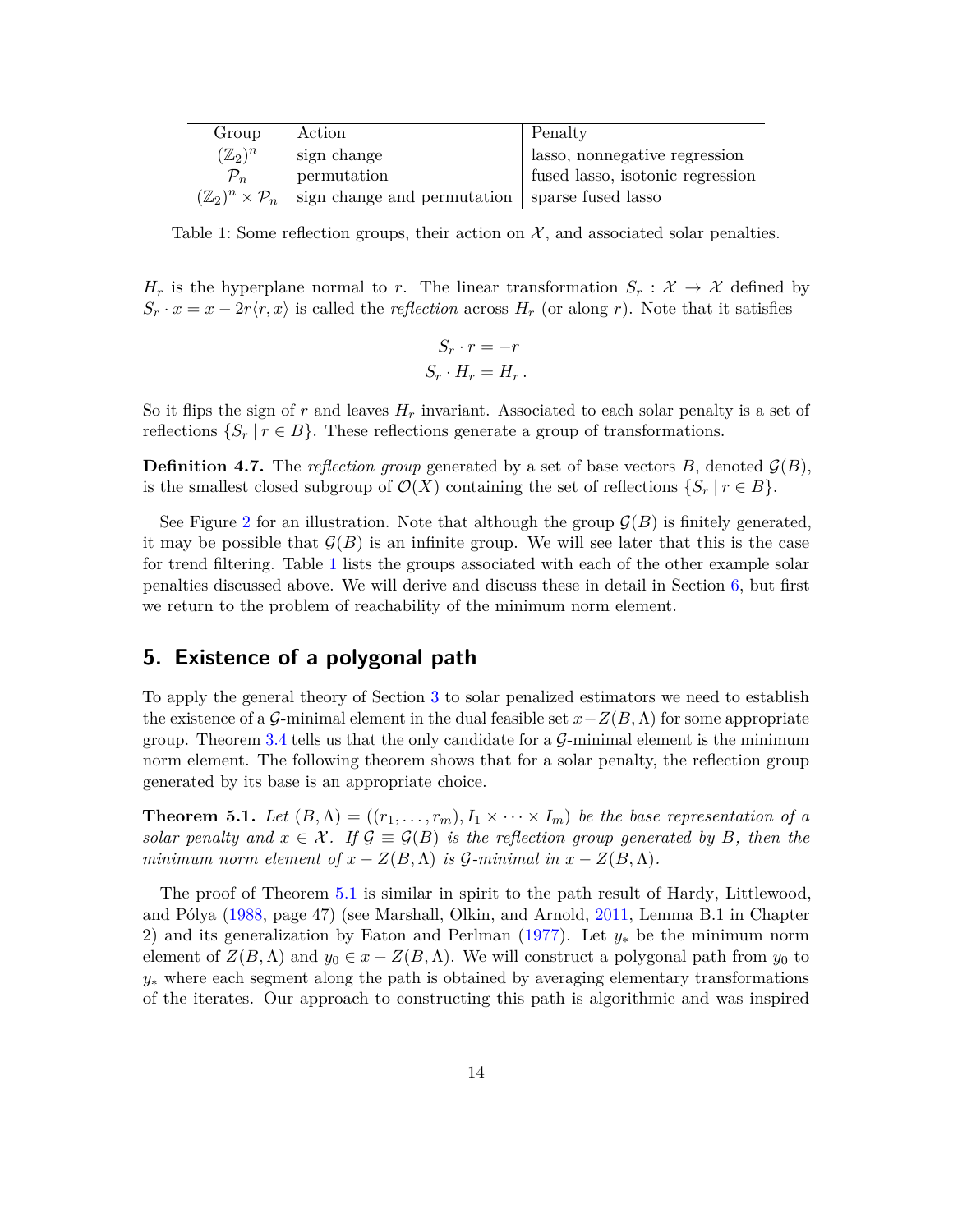by the boundary lemma proof of Tibshirani and Taylor [\(2011\)](#page-26-5). Consider applying cyclic coordinate descent to the minimum norm problem:

<span id="page-14-0"></span>minimize 
$$
\left\|x - \sum_{j=1}^{m} \alpha_j r_j\right\|
$$
  
subject to  $\alpha_j \in I_j$ ,  $j = 1,..., m$ . (5.1)

Rather than tracking the iterates in terms of  $(\alpha_1, \ldots, \alpha_m)$ , we track them in terms of the *fitted values*,

$$
y_t = x - \sum_j \alpha_j^{(t)} r_j
$$
,  $t = 0, 1, 2, ...$ 

A coordinate descent update modifies *y<sup>t</sup>* along one coordinate, say *j*, so that

$$
y_{t+1} - y_t = \left\{ \alpha_j^{(t+1)} - \alpha_j^{(t)} \right\} r_j \in \text{span}(r_j).
$$

So the selection of coordinate can instead be viewed as the selection of a base vector  $r \in B$ , and the update is find a minimum norm element along a line segment parallel to *r*. This yields the following geometric description of coordinate descent applied to [\(5.1\)](#page-14-0).

- 1. Select the coordinate to be updated:  $r \in B$ .
- 2. Let  $y_{t+1}$  be the minimum norm element in  $(y_t + \text{span}(r)) \cap (x Z(B, \Lambda)).$

Figure [3](#page-15-1) illustrates the update, and it provides a visual explanation for the following lemma which we will use to prove Theorem  $5.1$ .

<span id="page-14-1"></span>**Lemma 5.2.** *Let*  $y_0 \in x - Z(B, \Lambda)$  *and*  $y_t$ ,  $t = 1, 2, \ldots$ , *be the iterates of cyclic coordinate descent applied to the minimum norm problem [\(5.1\)](#page-14-0). The iterates form a* G*-monotone decreasing sequence with*  $\mathcal{G} \equiv G(B)$ *,* 

$$
y_t \succeq_{\mathcal{G}} y_{t+1} \quad \text{for all} \quad t \,,
$$

*and*  $y_t \to y_*,$  the minimum norm element of  $x - Z(B,\Lambda)$ , as  $t \to \infty$ .

*Proof of Lemma [5.2.](#page-14-1)* Tseng [\(2001,](#page-26-10) Theorem 4.1) establishes the convergence of  $y_t$  to  $y_*$ , because the constraints of [\(5.1\)](#page-14-0) are separable, the objective function is convex, and the lower level set  $\{y \in \mathcal{X} \mid ||y|| \le ||y_0||\}$  is compact. Moving on to the remaining claim, note that  $y_t$ ,  $S_r \cdot y_t$ , and  $y_{t+1}$  all lie on the line  $y_t + \text{span}(r)$ . Since

$$
||y_{t+1}|| \le ||y_t|| = ||S_r \cdot y_t||,
$$

the line segments  $[0, y_t]$ ,  $[0, S_r \cdot y_t]$  form the legs of an isoceles triangle with  $y_{t+1}$  in the base of the triangle. It then follows that

$$
y_{t+1} \in \text{conv}\{y_t, S_r \cdot y_t\}
$$

and  $y_{t+1} \preceq_{\mathcal{G}} y_t$  as desired.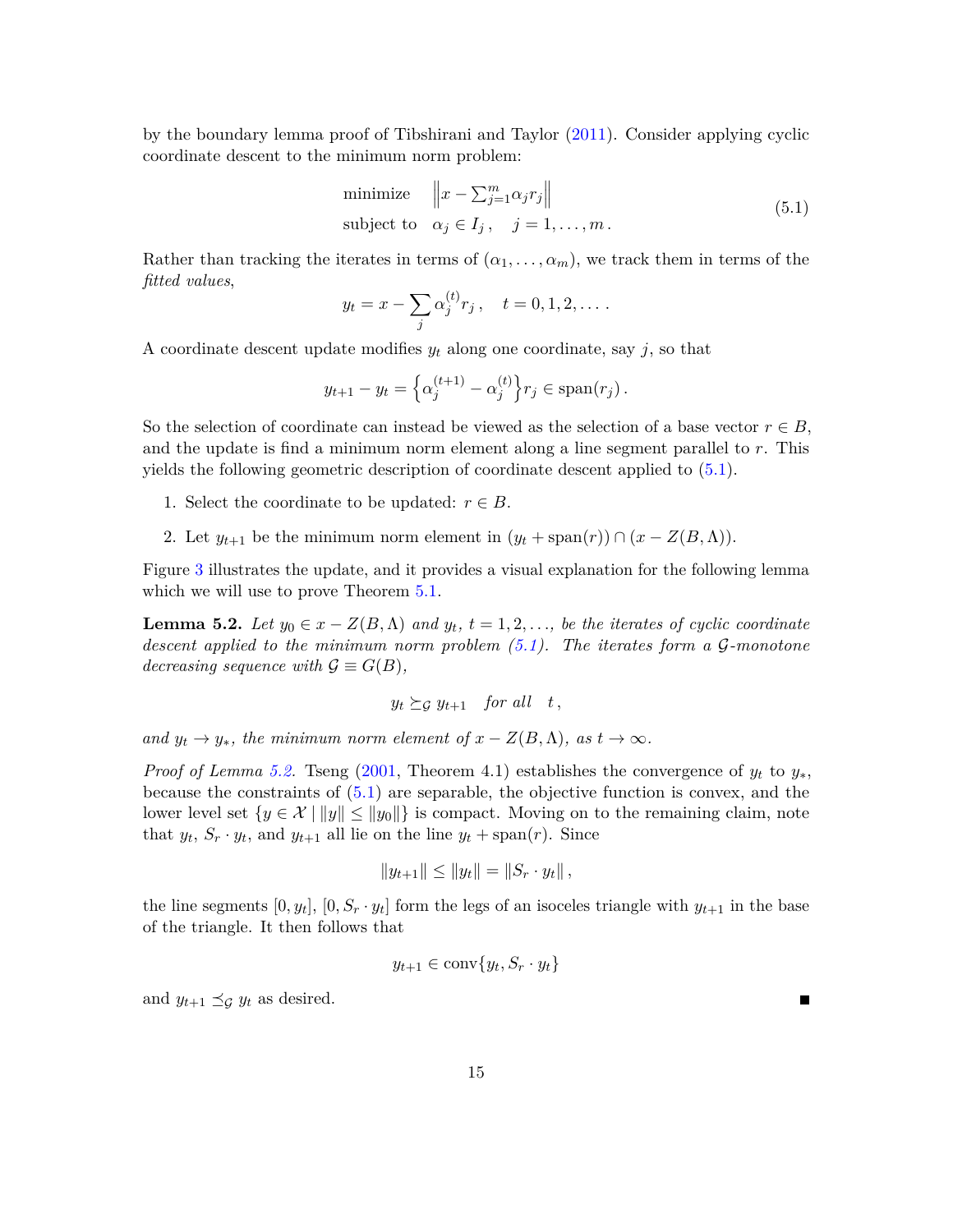<span id="page-15-1"></span>

Figure 3: Coordinate descent update with  $r = r_1$ . The update moves  $y_t$  to  $y_{t+1}$  on a line parallel to *r*. The minimum norm point in  $(y_t + \text{span}(r)) \cap (x - Z(B, \Lambda))$  is obtained by averaging  $y_t$  with its reflection  $S_r \cdot y_t$  across the hyperplane  $H_r$ .

An interesting feature of this proof is that in the case of the permutation group, it shows that the coordinate descent update is an elementary Robin Hood operation (Arnold and Sarabia, [2018\)](#page-24-6). More generally, the geometry of the coordinate descent updates is described by the reflection group. The iterates progress towards the minimum norm element by sequentially reflecting and averaging along each base vector, so the iterates must lie in  $conv(\mathcal{G} \cdot y_0).$ 

*Proof of Theorem [5.1.](#page-13-2)* By induction,  $y_t \in \text{conv}(G \cdot y_0)$ . Since the orbitope is compact,  $y_* \in \text{conv}(G \cdot y_0)$  and hence  $y_* \preceq_{\mathcal{G}} y_0$  for all  $y_0 \in x - Z(B, \Lambda)$ .  $\blacksquare$ 

### <span id="page-15-0"></span>**6. Consequences**

<span id="page-15-2"></span>The immediate consequence of Theorem [5.1](#page-13-2) is that the minimal norm element of the dual feasible set for the solar penalty is  $\mathcal{G}\text{-minimal}$ . Combining with Theorem [3.6](#page-7-2) yields the main result of the paper: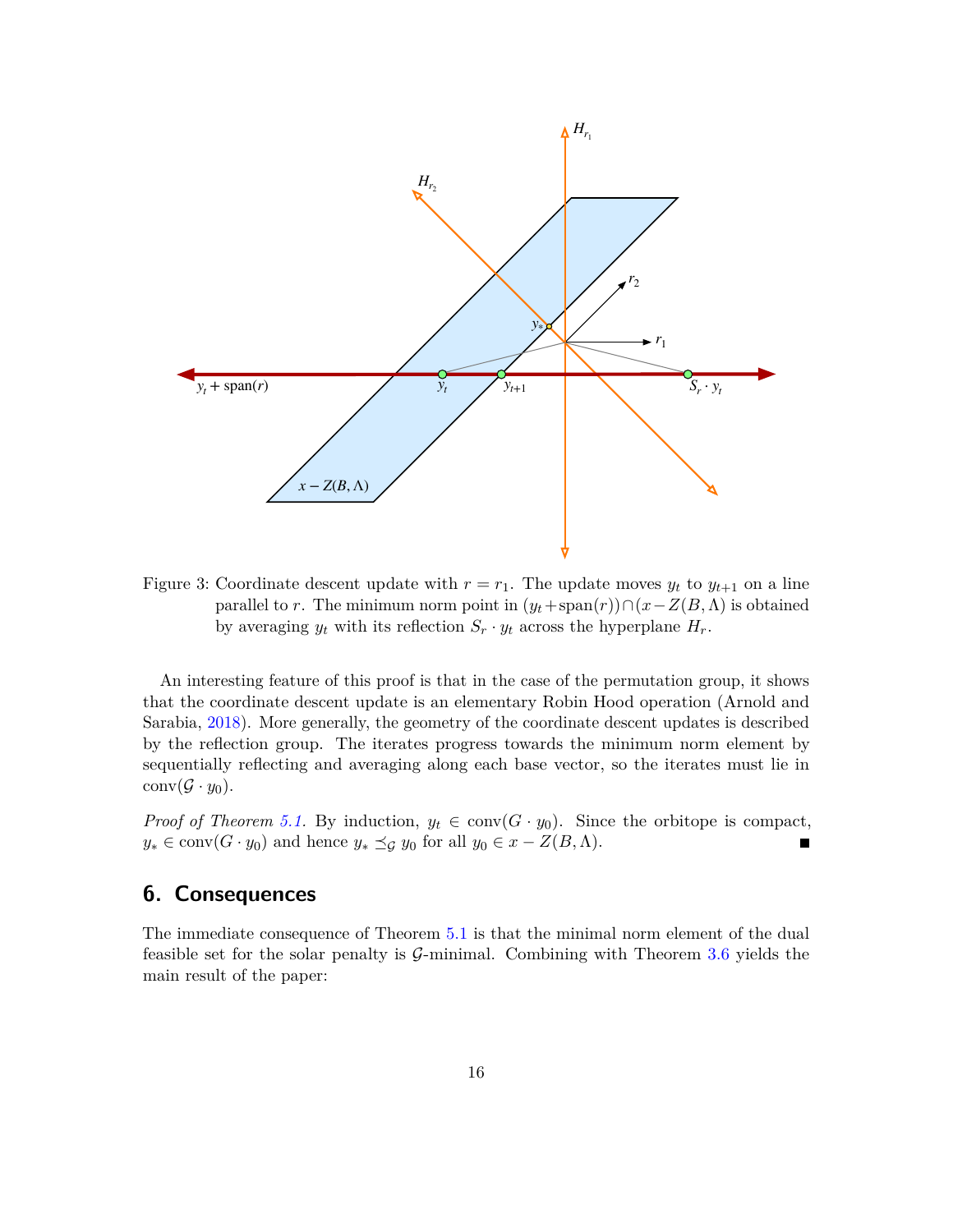**Theorem 6.1.** Let  $h_C$  be a solar penalty with base representation  $(B, \Lambda)$  and  $\mathcal{G} \equiv \mathcal{G}(B)$  be *the reflection group generated by B. If* M *is a collection of expofam-type estimators with solar penalty*  $h_C$  *and*  $G$ -*invariant generators*  $\phi \in \Gamma_0(\mathcal{X})$  *satisfying Assumption [3.5,](#page-7-1)* then the *penalized least squares estimator in* M *is computationally minimal for* M*.*

In the remainder of this section we will apply Theorem [6.1](#page-15-2) in more detail to different families of estimators by taking the following steps.

- 1. Fix a solar penalty with base representation  $(B, \Lambda)$ .
- 2. Let  $\mathcal{G} = \mathcal{G}(B)$  be the reflection group generated by *B*.
- 3. Let  $M$  be a collection of expofam-estimators with  $\mathcal{G}\text{-}invariant generators satisfying$ Assumption [3.5.](#page-7-1)

We will follow this program for each of the example solar penalties in Section [4](#page-8-0) with  $\mathcal{X} = \mathbb{R}^n$ . The main challenge is identifying the reflection group.

### **6.1. Lasso and nonnegative regression**

The base vectors of the  $\ell_1$  norm are

$$
B=(e_1,\ldots,e_n).
$$

So the action of  $S_{e_j}$  on  $\mathbb{R}^n$  is simply to change the sign of the *j*th coordinate. Thus,  $\mathcal G$  is isomorphic to the *n*-fold direct product of the cyclic group of order 2,  $(\mathbb{Z}_2)^n$ . It then follows from Theorem [6.1](#page-15-2) that

$$
U(x) = \arg\min_{\theta} \frac{1}{2} ||x - \theta||^2 + \lambda ||\theta||_1
$$

is computationally minimal for all  $\ell_1$ -penalized expofam-type estimators with generators  $\phi$ that depend only the magnitude of the coordinates of  $\theta$ . Since the nonnegative regression penalty has the same base as the  $\ell_1$  norm, the same argument as above shows that

$$
U(x) = \mathop{\arg\min}_{\theta \ge 0} \frac{1}{2} \|x - \theta\|^2
$$

is computationally minimal for all nonnegative constrained expofam-type estimators with generators  $\phi$  that depend only the magnitude of the coordinates of  $\theta$ . These two cases recover Examples 5 and 7 of Vu [\(2018\)](#page-26-0).

#### **6.2. Fused lasso/total variation and isotonic regression**

The base vectors of the fused lasso penalty and isotonic regression are

$$
B = ((e_{j+1} - e_j)/\sqrt{2} | j = 1, ..., n-1).
$$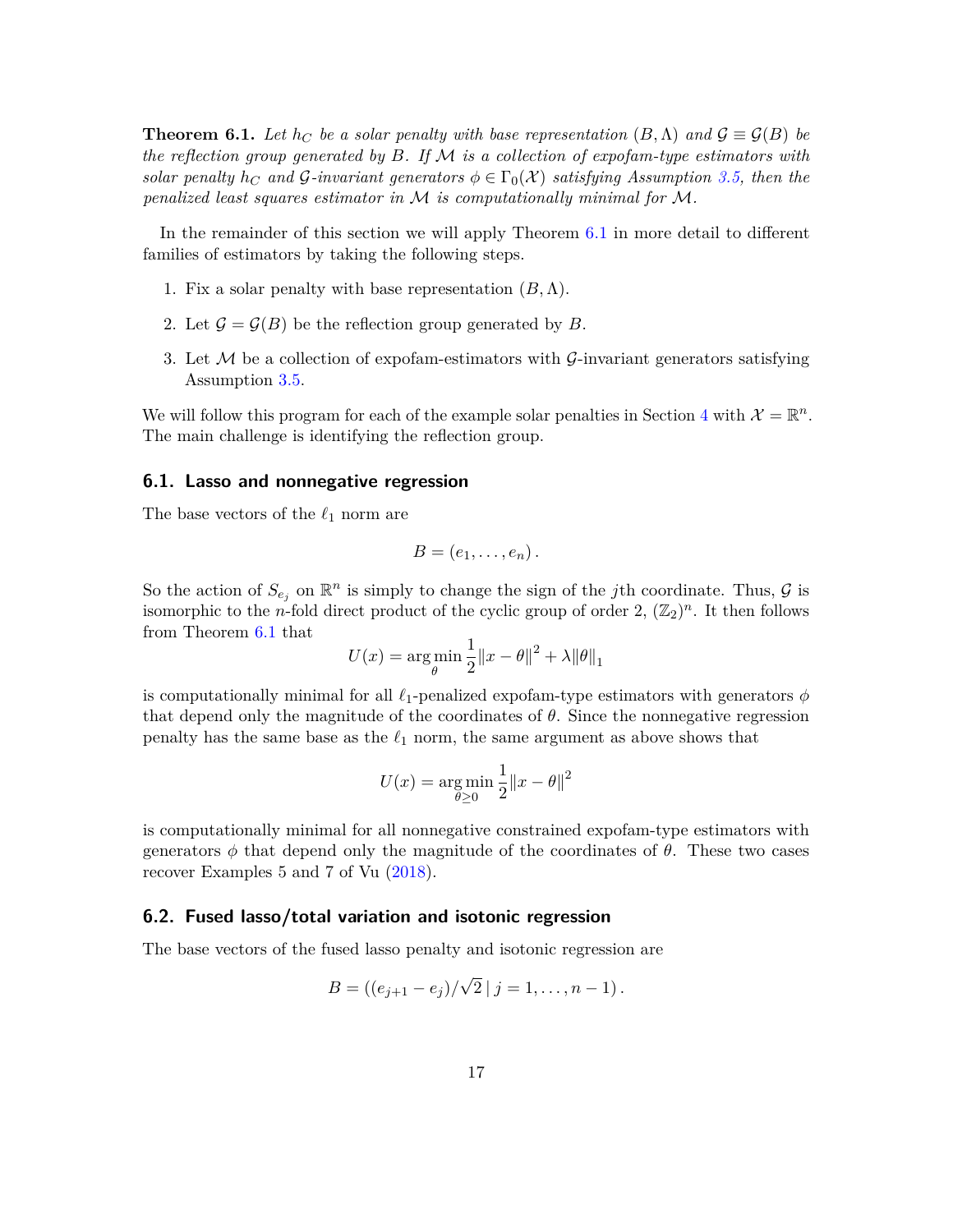As a generator of a reflection group, this set is known as a fundamental system for the root system of the permutation group  $\mathcal{P}_n$  (Kane, [2013,](#page-25-9) p. 36). Another way to see this is to write out the reflection

$$
S_{e_{j+1}-e_j}
$$

*.*

As a matrix it is equal to the identity everywhere except in the 2-by-2 submatrix for rows and columns  $(j, j + 1)$  where it has the form

$$
\begin{bmatrix} 0 & 1 \\ 1 & 0 \end{bmatrix}.
$$

So the action of  $S_j$  on  $\mathbb{R}^n$  is the transposition  $(j, j + 1)$ . It is well-known that these transpositions generate all permutations in  $\mathcal{P}_n$ . Then it follows from Theorem [6.1](#page-15-2) that the least squares fused lasso (resp. isotonic regression) is computationally minimal for all total variation penalized (resp. isotonic regression) expofam-type estimators with permutation invariant generators.

**Comparison with existing results** An instance of this phenomenon has already been pointed out in the literature. Barlow and Brunk [\(1972\)](#page-24-7) considered generalized isotonic regression estimators of the form

<span id="page-17-0"></span>minimize 
$$
\sum_{j=1}^{n} [f(\theta_j) - x_j \theta_j] w_j
$$
  
subject to 
$$
\theta_1 \le \theta_2 \le \cdots \le \theta_n,
$$
 (6.1)

where f is a proper convex function on  $\mathbb{R}$  and  $w_j > 0$  are fixed weights. They showed that the solution to this problem could be obtained from the least squares solution with  $f(u) = u^2/2$ (Barlow and Brunk, [1972,](#page-24-7) Theorem 3.1), i.e. that least squares is computationally minimal for generalized isotonic regression. There are two key differences with what we derived just now. [\(6.1\)](#page-17-0) is an expofam-type estimator with generator of the form

$$
\phi(\theta) = \sum_j f(\theta_j) w_j.
$$

This is a *separable* function and not necessarily permutation invariant unless the weights are constant. In constant weights case, this generator is permutation invariant, however our result allows possibly nonseparable permutation invariant functions.

Dümbgen and Kovac [\(2009\)](#page-24-2) studied generalizations of total variation denoising solving problems of the form

minimize 
$$
\sum_{j=1}^{n} f_j(\theta_j) - x_j \theta_j + \lambda \sum_{j=1}^{n-1} |\theta_{j+1} - \theta_j|.
$$
 (6.2)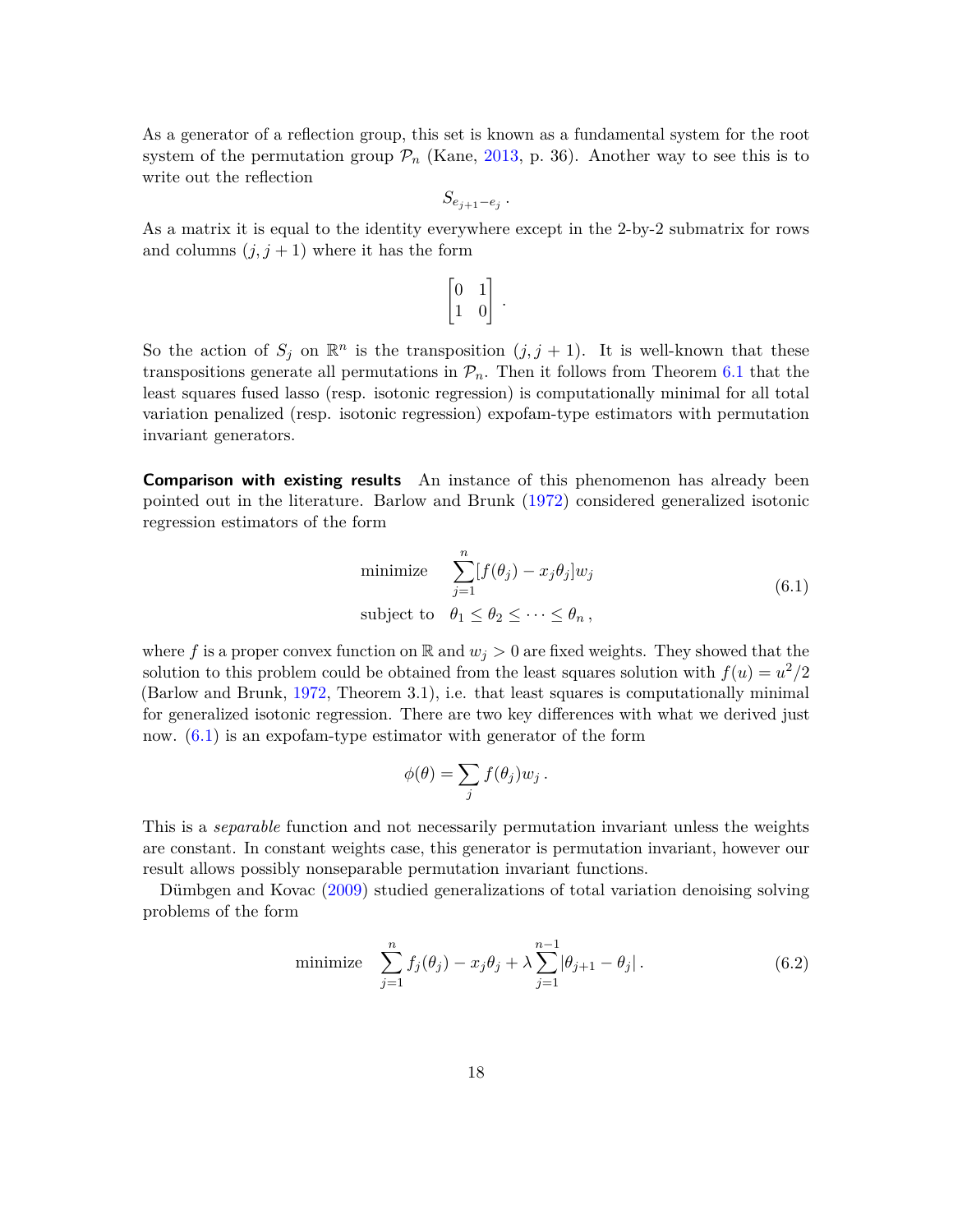In the case where  $f = f_j$ ,  $j = 1, \ldots, n$ , is the log-partition of a one-dimensional exponential family they showed that the solution to  $(6.4)$  could be obtained from the least squares fit. This is a special case of our result with  $\phi(\theta) = f(\theta_1) + \cdots + f(\theta_n)$ , which is clearly a permutation invariant function. Our result, however, does not require that the generator be separable.

**Taut strings** There is a well-known connection between 1d total variation denoising and taut strings (Mammen and van de Geer, [1997;](#page-26-2) Davies and Kovac, [2001\)](#page-24-0). Let  $D_n : \mathbb{R}^n \to \mathbb{R}^{n-1}$ denote the first-difference operator on  $\mathbb{R}^n$ , i.e.

$$
[D_n x]_i = x_{i+1} - x_i, \quad i = 1, \dots, n-1.
$$

With some algebra, we can express the dual feasible set as

<span id="page-18-1"></span>
$$
x - Z(B, \Lambda) = D_{n+1} \Sigma, \qquad (6.3)
$$

where

$$
\Sigma = \left\{ z \in \mathbb{R}^{n+1} \, \middle| \, z_1 = w_1, z_{n+1} = w_{n+1}, ||z - w||_{\infty} \le \lambda \right\}
$$

and  $w \in \mathbb{R}^{n+1}$  is the cumulative sum of x:

<span id="page-18-0"></span>
$$
w_i = \sum_{j
$$

Σ can be interpreted as a set of *strings* constrained to a tube of radius *λ* centered at *y*. The end points of the string are fixed. The taut string problem is to find the string in  $\Sigma$  of minimal length so that it is made taut:

minimize 
$$
\sum_{j} \sqrt{1 + (z_{j+1} - z_j)^2}
$$
  
subject to  $z \in \Sigma$ . (6.4)

Using the identity  $(6.3)$ , the taut string problem  $(6.4)$  can be written as

$$
\min_{y \in x - Z(B,\Lambda)} \phi^*(y),
$$
  

$$
\phi^*(y) = \sum_j \sqrt{1 + y_j^2}
$$

where

is permutation invariant convex function. Therefore, by Lemma 3.2 and Theorem 5.1, the  
taut string solution is given by the 
$$
G
$$
-minimal element of  $x - Z(B, \Lambda)$  which is the same as  
least squares solution:

$$
\text{minimize} \quad \sum_{j} (z_{j+1} - z_j)^2
$$

subject to  $z \in \Sigma$ .

Additional insight can be gained by identifying the  $\mathcal{G}$ -majorization ordering. Since  $\mathcal{G}$  is the permutation group, it is exactly the classical majorization ordering. So the taut string solution is the string with least majorized first difference.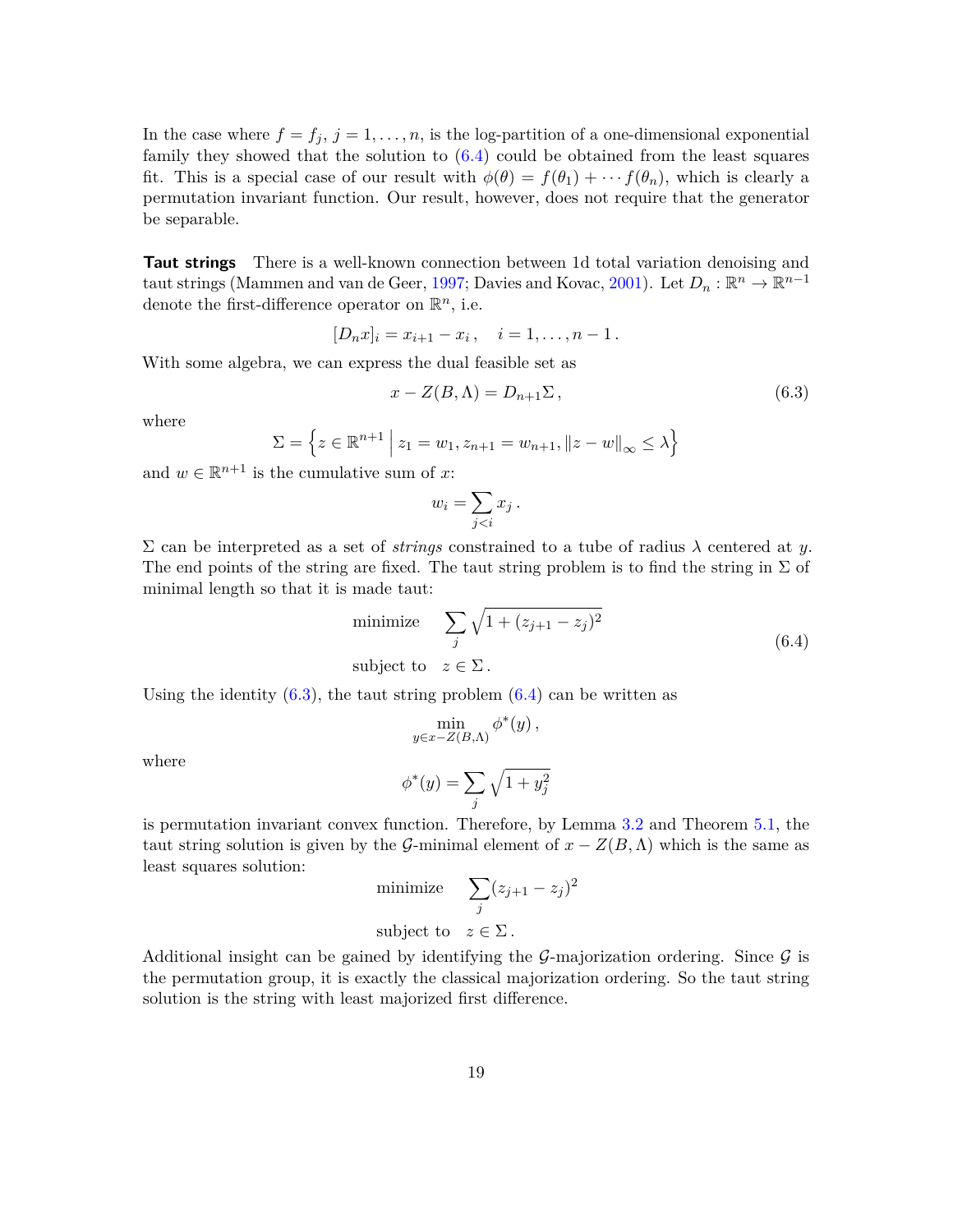**Graph-guided versions** We conclude this example by pointing out that similar results hold for the graph fused lasso and graph isotonic regression.

<span id="page-19-0"></span>**Proposition 6.2.** If  $\mathcal{E}$  is edge set of a connected undirected graph on [n] and

$$
B = ((e_j - e_i) / \sqrt{2} | \{i, j\} \in \mathcal{E}),
$$

*then*  $\mathcal{G}(B) = \mathcal{P}_n$ *.* 

See Appendix [A](#page-22-0) for the proof. A remarkable consequence of this observation is that the computational minimality phenomenon holds for the graph-guided fused lasso for as well.

**Corollary 6.3.** *Within the class of expofam-type estimators with fused lasso penalty (resp. isotonic regression) on a connected graph and permutation invariant generators*  $\phi \in \Gamma_0(\mathcal{X})$ , *the least squares estimator is computationally minimal.*

If the graph is not connected, then it is not hard to see that the resulting reflection group is the direct product of permutation groups on nodes of each of the connected components. In other words, it is the subgroup of permutation generated by transpositions within each connected component. So the generators in the above corollary must invariant under permutations within those associated coordinates.

#### **6.3. Sparse fused lasso**

The sparse fused lasso penalty has the form

$$
\lambda_1 \sum_j |\theta_j| + \lambda_2 \sum_j |\theta_{j+1} - \theta_j|.
$$

It encourages both sparsity and smoothness in estimates of *θ*. The base representation of this penalty has base vectors from the lasso and fused lasso penalties:

$$
B = (e_1, \ldots, e_n, (e_2 - e_1) / \sqrt{2}, \ldots, (e_n - e_{n-1}) / \sqrt{2}).
$$

So  $\mathcal{G}(B)$  must contain the reflection groups corresponding to the lasso and fused lasso as subgroups. The effect of the reflections in these subgroups on the standard basis are

$$
S_{e_j} = \text{sign change on } e_j
$$

and

$$
S_{e_{j+1}-e_j} = \text{interchange of } e_j \text{ and } e_{j+1}.
$$

So  $\mathcal{G}(B)$  must be isomorphic to the semidirect product  $(\mathbb{Z}_2)^n \rtimes \mathcal{P}_n$  (Kane, [2013,](#page-25-9) p. 10), and it acts on  $\mathbb{R}^n$  by sign change and permutations. Then by Theorem [6.1,](#page-15-2) among expofam-type estimators with a sparse fused lasso penalty and generators invariant under sign changes and permutations, the penalized least squares estimator is computationally minimal.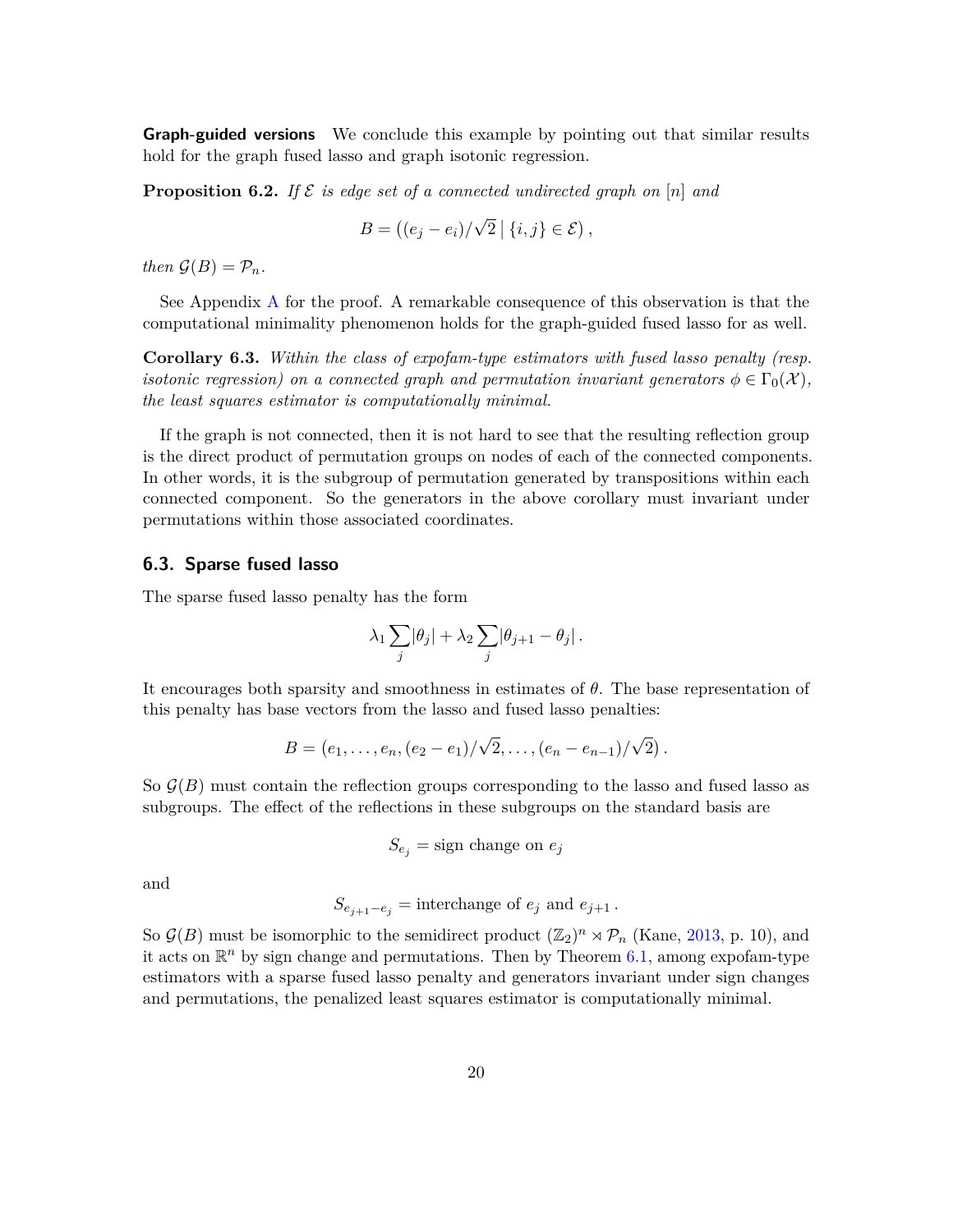### **6.4. Trend filtering**

Our next example is more of a nonexample. The base vectors of the trend filtering penalty are √

$$
B = ((e_{j+2} - 2e_{j+1} + e_j)/\sqrt{6} | j = 1, ..., n-2).
$$

In an attempt to classify the group  $\mathcal{G}(B)$  we compute the angle between pairs of base vectors. In this way we obtain the half-angle of rotation of the composition of pairs of reflections  $S_{r_i} S_{r_j}$ :

$$
\arccos(\langle r_i, r_j \rangle) = \begin{cases} 0 & \text{if } |i - j| = 0, \\ \arccos(2/3) & \text{if } |i - j| = 1, \\ \arccos(1/6) & \text{if } |i - j| = 2, \\ \pi/2 & \text{otherwise.} \end{cases}
$$

Note that some of these angles are irrational multiples of  $\pi$  (Varona, [2006\)](#page-26-11), so the subgroups generated by each single rotation  $S_{r_i}S_{r_j}$ ,  $i=1$  or  $i=2$ , is of infinite order and isomorphic to the infinite dihedral group (Dolgachev, [2008,](#page-24-8) p. 5). Since  $\mathcal{G}(B) \subseteq \mathcal{O}(\mathcal{X})$ , perhaps the most practically useful statement we can make at the moment is that Theorem [6.1](#page-15-2) is also true with  $\mathcal{G} = \mathcal{O}(X)$ . So least squares trend filtering is computationally minimal for the subcollection of expofam-type estimators with orthogonally invariant generators.

#### <span id="page-20-1"></span>**6.5. General solar penalties**

As we have seen in the preceding examples, the reflection group generated by the base vectors  $B = (r_1, \ldots, r_m)$  of a solar penalty depends on the arrangement of the hyperplanes  $H_r$ ,  $r \in B$ . The resulting group  $\mathcal{G}(B)$  may or may not be finite. The general theory of reflection groups is beyond the scope of this paper, but the book by Kane [\(2013\)](#page-25-9) is great reference. In the case of trend filtering,  $\mathcal{G}(B)$  failed to be finite because

$$
\frac{1}{\pi}\arccos(\langle r_i, r_j \rangle) = q_{ij}
$$

was not rational for all  $i, j$ . We can easily verify that  $q_{ij}$  is rational for all of the other examples. This is necessary and sufficient for  $\mathcal{G}(B)$  to be a finite reflection group (see Kane, [2013,](#page-25-9) Chapter 6).

### <span id="page-20-0"></span>**7. Discussion**

Our main example explains within the computational sufficiency framework a deep explanation for phenomena discovered by Barlow and Brunk [\(1972\)](#page-24-7) and Dümbgen and Kovac [\(2009\)](#page-24-2) for isotonic regression and 1d total variation denoising, respectively. As we mentioned in the introduction, this has implications for both computation and inference. There is,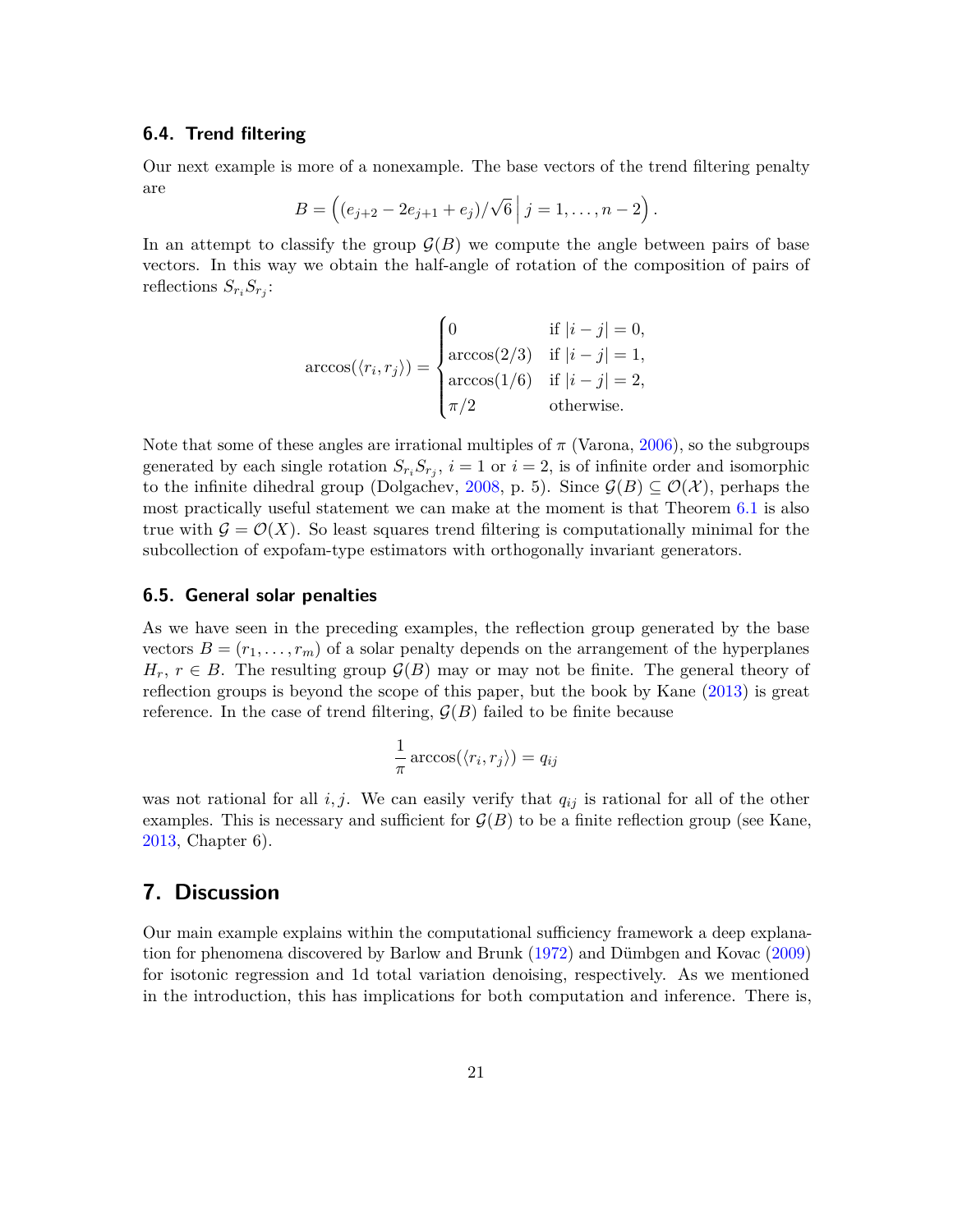however, some limits to what the existing theory can provide. Our final example of trend filtering showed that in some cases, the reflection group associated with a solar penalty may not have an easy interpretation. Nonetheless, we believe that the theory developed in this paper can have application beyond the examples considered. Here we suggest three possible directions for future research.

**Extending to the generalized group lasso** An immediate question raised by this work is how to extend the results to generalized group lasso penalties. The use of the word "group" here refers to grouping of a variables as in the original group lasso paper (Yuan and Lin, [2006\)](#page-26-12). This is important for the extension of fused lasso on a graph to multivariate observations and also for additive models (see, e.g., Petersen, Witten, and Simon, [2016\)](#page-26-13). One special case that has attracted much attention recently is the so-called convex fusion clustering (e.g., Hocking et al., [2011\)](#page-25-10) which is a convex relaxation of hierarchical clustering. One obvious way forward is to define a generalization of the solar penalty as a Minkowski sum of line segments, rays, and norm balls. Then most of the analysis in the paper should carry through, with block coordinate descent replacing coordinate descent. The main challenge will be finding a good notation system and identifying the corresponding groups.

**Constructing solar penalties from a given reflection group** Rather than applying the theory to an existing generalized lasso penalty, we could instead start from some known reflection group for which we would like to maintain invariance. Section [6.5](#page-20-1) suggests that we can construct a solar penalty by taking as base vectors the normal vectors of any generating set of reflections. This is related to concept of root systems and fundamental systems in the theory of reflection groups (see Kane, [2013,](#page-25-9) Chapters 2—3). Alternatively, we could try to perturb the base vectors of trend filtering to obtain a more friendly group while still retaining desirable properties of trend filtering.

**Exploiting group structure and geometry to develop efficient algorithms** The proof of Theorem [5.1](#page-13-2) using dual coordinate descent suggests that the reflection group  $\mathcal{G}(B)$  has an intrinsic role in iterative optimization. This is certainly the case for least squares regression problems. The optimality conditions for the dual problem involve normal cones of the dual feasible set  $x - Z(B, \Lambda)$ . These normal cones are related to the arrangement of hyperplanes corresponding to the base vectors and also to the Weyl chambers of the reflection group  $\mathcal{G}(B)$ . Is there a way to use this group structure and geometry to develop a more efficient algorithm for solving the dual problem?

### **Acknowledgments**

This work was supported by the National Science Foundation under Grant No. DMS-1513621. The topic was inspired by conversations that took place during the Statistical Scalability programme at the Isaac Newton Institute for Mathematical Sciences. Thanks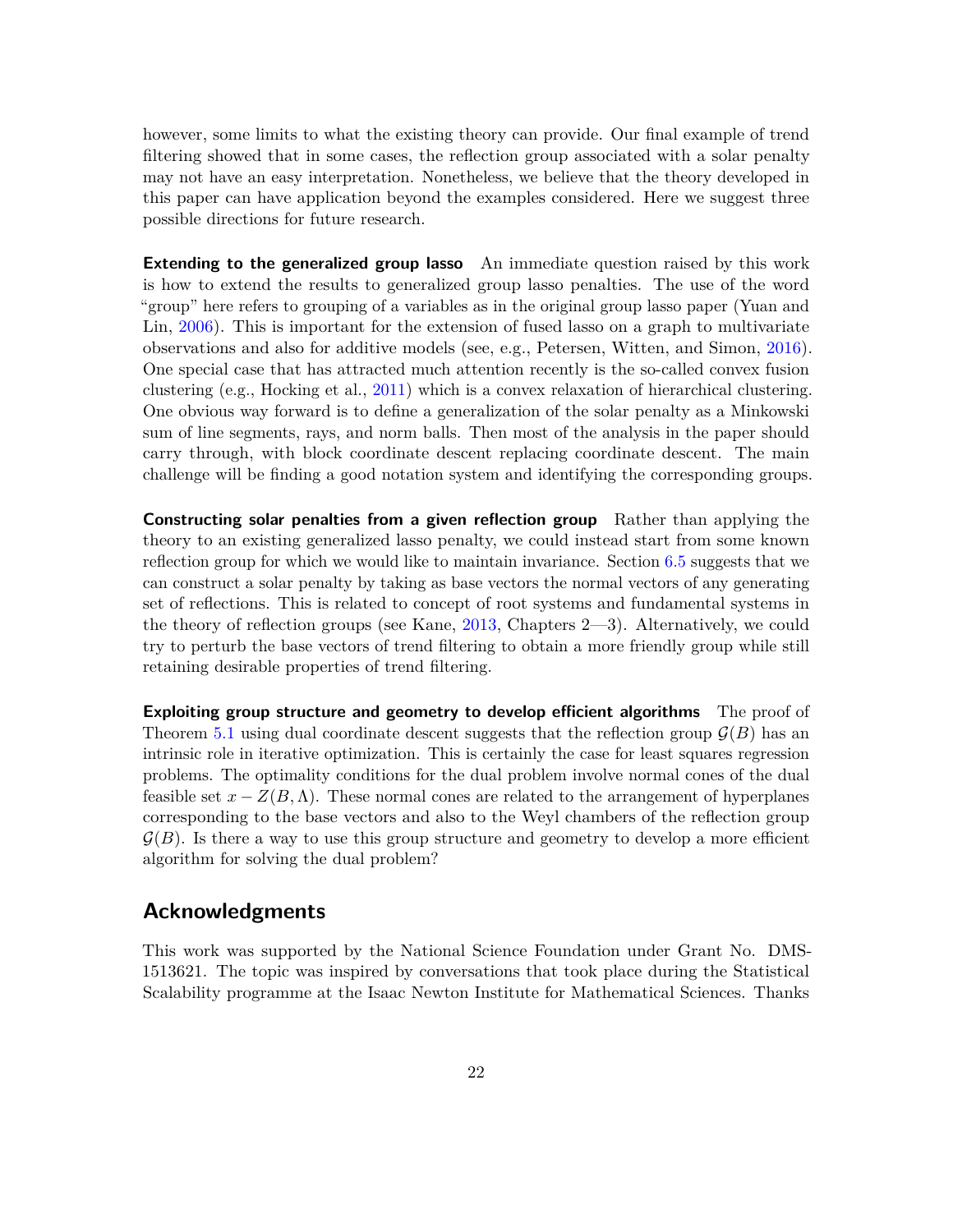the institute for its hospitality, and to Francis Bach and Ryan Tibshirani for their questions. Part of this research was completed while the author was visiting Keio University. Thanks to Kei Kobayashi for his hospitality.

# <span id="page-22-0"></span>**A. Additional proofs**

### **A.1. Proof of Lemma [3.2](#page-6-0)**

*Proof.* [\(a\)](#page-6-3)  $\implies$  [\(b\):](#page-6-4) By Lemma [2.5,](#page-5-1)

$$
f(z) \le f(z)
$$

for all  $z \in K$ . Then

$$
f(z) \le \inf_{z \in K} f(z),
$$

and we must have equality because  $z \in K$ .

[\(b\)](#page-6-4)  $\implies$  [\(a\):](#page-6-3) For any fixed  $u \in \mathcal{X}$ , the function

$$
f_u(t) = h_{\mathcal{G}\cdot t}(u)
$$
  
= 
$$
\sup_{g \in \mathcal{G}} \langle g \cdot t, u \rangle
$$
  
= 
$$
\sup_{g \in \mathcal{G}} \langle t, g^{-1} \cdot u \rangle
$$

is G-invariant and convex, because it is the pointwise supremum of a family of convex functions (Bauschke and Combettes, [2017,](#page-24-4) Proposition 8.16). Then for  $z \in K$ ,

$$
h_{\mathcal{G}\cdot y}(u) = f_u(y)
$$
  
= 
$$
\inf_{w \in K} f_u(w)
$$
  

$$
\leq f_u(z) = h_{\mathcal{G}\cdot z}(u),
$$

 $\blacksquare$ 

and by Lemma [2.5,](#page-5-1)  $y \preceq_{\mathcal{G}} z$ .

### **A.2. Proof of Lemma [3.3](#page-6-1)**

*Proof.* [\(a\):](#page-6-5) This is trivial.

[\(b\):](#page-6-6) By Lemma [2.5,](#page-5-1) if  $y \preceq_{\mathcal{H}} z$ , then

$$
y \in \text{conv}(\mathcal{H} \cdot y) \subseteq \text{conv}(\mathcal{G} \cdot z)
$$

and  $y \preceq_{\mathcal{G}} z$ .

[\(c\):](#page-6-7) It is easy to see that  $y \preceq_{\mathcal{O}(\mathcal{X})} y$  if and only if  $||y|| \le ||z||$ . So *y* is  $\mathcal{O}(\mathcal{X})$ -minimal in *K* if and only if

$$
||y|| = \inf_{z \in K} ||z||.
$$

Since *K* is closed and convex, such an element exists uniquely.

[\(d\):](#page-6-2) By [\(b\)](#page-6-6) and [\(c\),](#page-6-7) if *y* is *G*-minimal in *K*, then it must be the unique  $\mathcal{O}(\mathcal{X})$ -minimal element of *K*, which, as shown above, is the minimum norm element.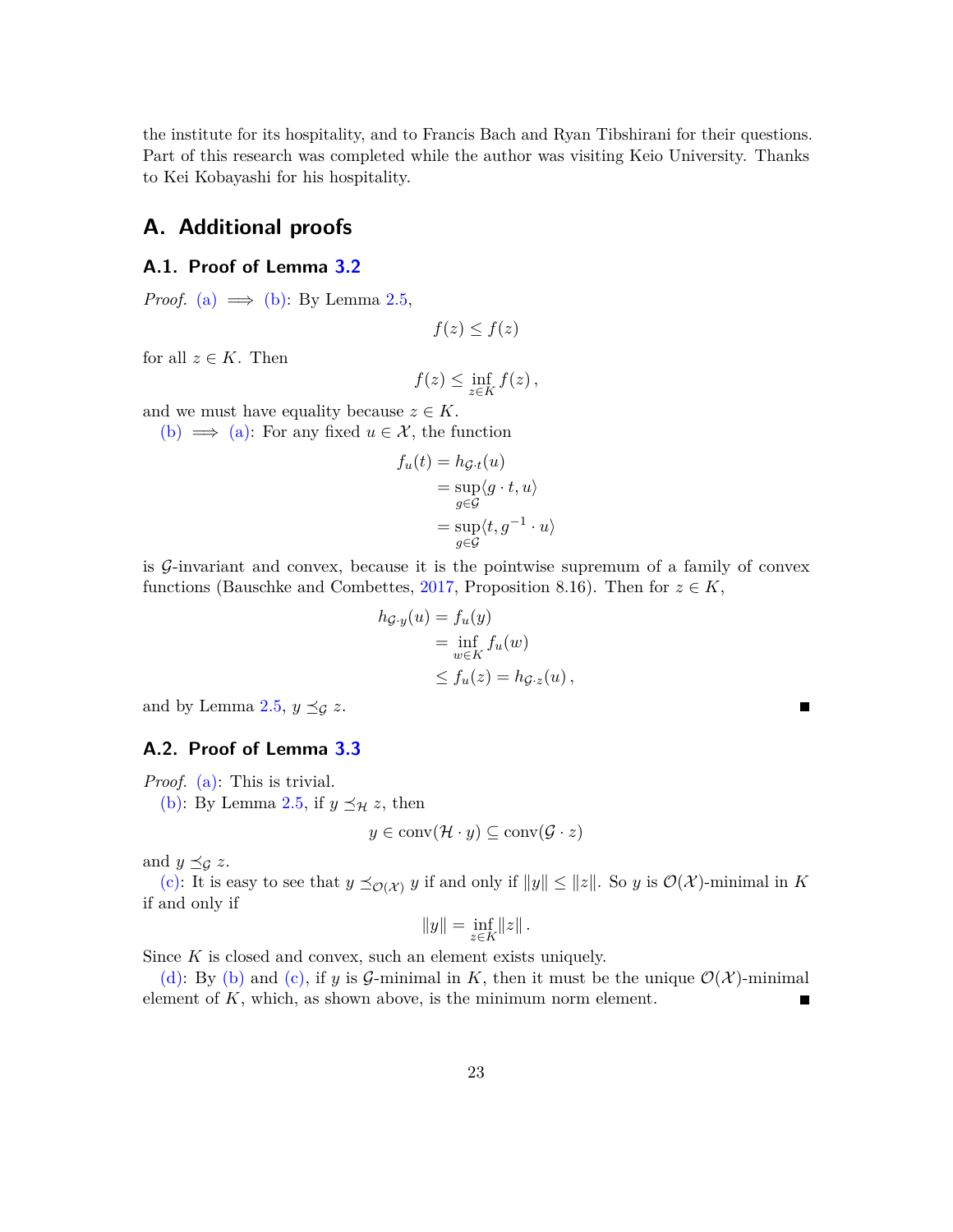### **A.3. Proof of Theorem [3.6](#page-7-2)**

*Proof.* We will prove the following claims:

- <span id="page-23-0"></span>(1)  $U(x)$  is  $\mathcal{G}\text{-minimal in } x - C$ ,
- <span id="page-23-1"></span>(2)  $U(x)$  is dual optimal for every  $T \in \mathcal{M}$
- <span id="page-23-2"></span>(3) [\(3.2\)](#page-8-1) recovers the primal solutions, and
- <span id="page-23-3"></span> $(4)$  *U*  $\in \mathcal{M}$ .

**Claim [\(1\)](#page-23-0)** This is immediate from Theorem [3.4.](#page-7-0)

**Claim** [\(2\)](#page-23-1) Let  $x \in \mathcal{X}$ ,  $y_* = U(x)$ , and fix  $T \in \mathcal{M}$  with generator  $\phi$ . The dual problem to  $T(x)$  is

$$
-\min_{y\in x-C}\phi^*(y)\,.
$$

Note that  $\phi^*$  is  $\mathcal{G}\text{-invariant}$  and convex. If this dual problem has a solution, then it follows from the G-minimality of  $y_*$  in  $x - C$  that  $y_*$  is a solution.

**Claim [\(3\)](#page-23-2)** Assumption [3.5](#page-7-1) ensures that strong duality holds so that a primal and dual solution pair  $(\theta, x - z)$  are related by the equations

$$
x - z \in \partial \phi(\theta)
$$

$$
\theta \in N_C(z).
$$

This in turn is equivalent to

$$
\langle x - z, \theta \rangle = \phi^*(x - z) + \phi(\theta)
$$
  

$$
\langle z, \theta \rangle = h_C(\theta).
$$

Thus,

$$
T(x) = \arg\min_{\theta} \phi(\theta) - \langle y, \theta \rangle + h_C(\theta).
$$

for any dual solution *y*. Conversely, if  $T(x)$  is nonempty then a dual solution exists, and by Claims 1 and 2,  $y_*$  is a dual solution and  $(3.2)$  holds.

**Claim [\(4\)](#page-23-3)** Let  $\phi = \frac{1}{2}$  $\frac{1}{2} \|\cdot\|^2$ . Assumption [3.5](#page-7-1) holds in this case and  $\phi$  is G-invariant, because  $\mathcal{G} \subseteq \mathcal{O}(X)$ . Then by applying [\(3.2\)](#page-8-1),

$$
\argmin_{\theta} \phi(\theta) - \langle U(x), \theta \rangle = \argmin_{\theta} \frac{1}{2} ||\theta - U(x)||^2 = U(x).
$$

П

So  $U \in \mathcal{M}$  is computationally necessary and hence computationally minimal.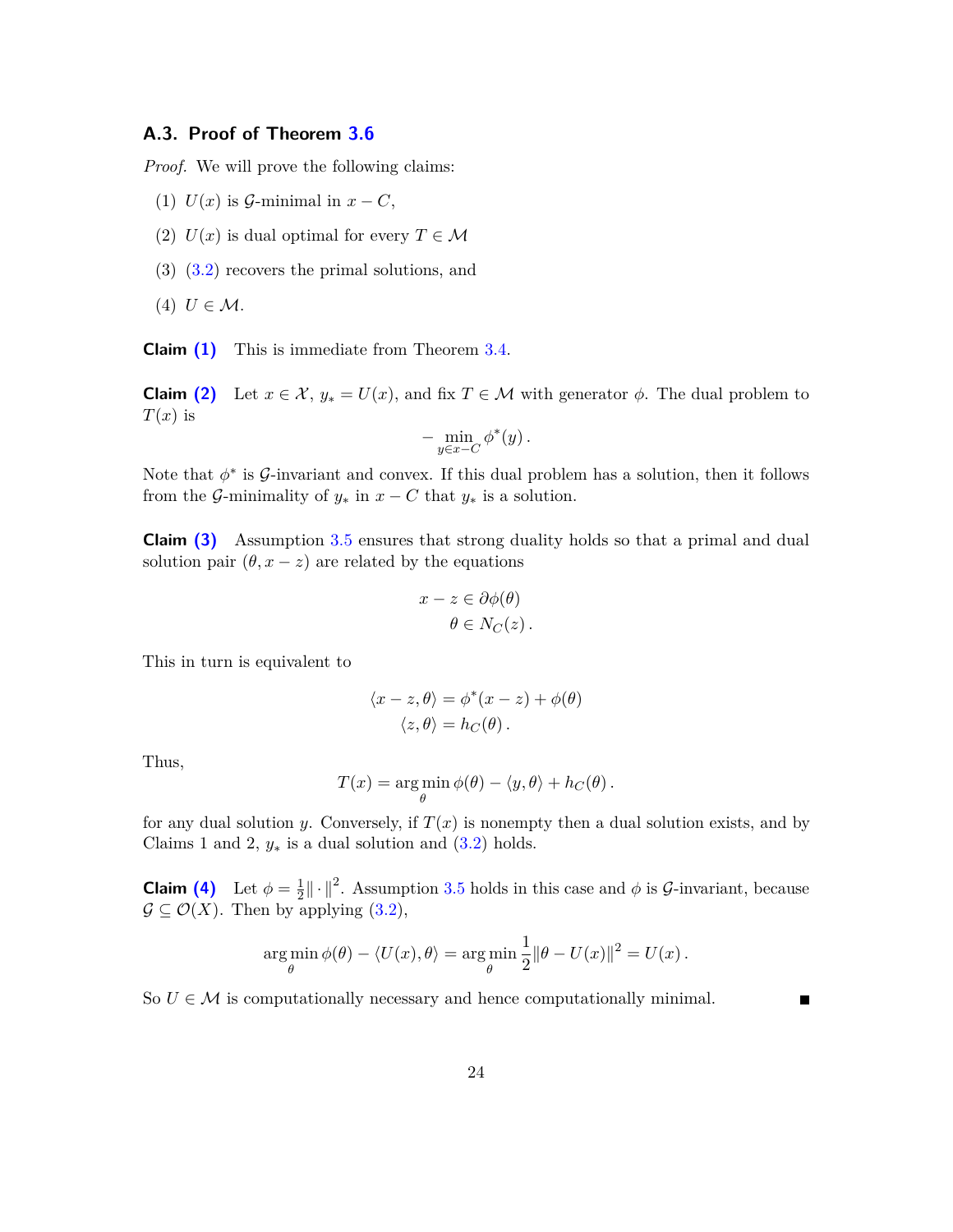#### **A.4. Proof of Proposition [6.2](#page-19-0)**

*Proof.* The reflections associated with *B* are transpositions of the form  $(i, j) \in \mathcal{E}$ . Since the graph is connected, between any pair of vertices, say *u, v*, there exists a path. Then the product of the transpositions of the edges along the graph, taken in order from  $u$  to  $v$ , is simply the transposition  $(u, v)$ . For example,

$$
(u, i1)(i1, i2)(i2, v) = (u, i2)(i2, v) = (u, v).
$$

Since  $\mathcal{G}(B)$  contains all transpositions it must be  $\mathcal{P}_n$ .

### **References**

- <span id="page-24-6"></span>Arnold, B. C. and J. M. Sarabia (2018). *Majorization and the Lorenz Order with Applications in Applied Mathematics and Economics*.
- <span id="page-24-7"></span>Barlow, R. E. and H. D. Brunk (1972). "The Isotonic Regression Problem and Its Dual". In: *Journal of the American Statistical Association* 67.337, pp. 140–147. issn: 0162-1459. doi: [10.2307/2284712](http://dx.doi.org/10.2307/2284712). url: <http://www.jstor.org/stable/2284712>.
- <span id="page-24-3"></span>Barlow, R. E., D. Bartholomew, J. M. Bremner, and H. D. Brunk (1972). *Statistical Inference Under Order Restrictions: Theory and Application of Isotonic Regression (Probability & Mathematical Statistics*). John Wiley & Sons Ltd. ISBN: 0471049700.
- <span id="page-24-4"></span>Bauschke, H. H. and P. L. Combettes (2017). *Convex Analysis and Monotone Operator Theory in Hilbert Spaces*. Springer New York. doi: [10.1007/978-3-319-48311-5](http://dx.doi.org/10.1007/978-3-319-48311-5).
- <span id="page-24-1"></span>Condat, L. (2013). "A Direct Algorithm for 1-D Total Variation Denoising". In: *IEEE Signal Processing Letters* 20.11, pp. 1054–1057. issn: 1070-9908. doi: [10.1109/LSP.2013.](http://dx.doi.org/10.1109/LSP.2013.2278339) [2278339](http://dx.doi.org/10.1109/LSP.2013.2278339). url: <http://dx.doi.org/10.1109/LSP.2013.2278339>.
- <span id="page-24-0"></span>Davies, P. L. and A. Kovac (2001). "Local Extremes, Runs, Strings and Multiresolution". In: *Annals of statistics* 29.1, pp. 1–65. ISSN: 0090-5364. DOI: [10.1214/aos/996986501](http://dx.doi.org/10.1214/aos/996986501). url: <https://projecteuclid.org/euclid.aos/996986501>.
- <span id="page-24-8"></span>Dolgachev, I. (2008). "Reflection groups in algebraic geometry". In: *Bulletin of the American Mathematical Society* 45.1, pp. 1–60. issn: 0273-0979. url: [https://www.ams.org/](https://www.ams.org/journals/bull/2008-45-01/S0273-0979-07-01190-1/S0273-0979-07-01190-1.pdf) [journals / bull / 2008 - 45 - 01 / S0273 - 0979 - 07 - 01190 - 1 / S0273 - 0979 - 07 - 01190 -](https://www.ams.org/journals/bull/2008-45-01/S0273-0979-07-01190-1/S0273-0979-07-01190-1.pdf) [1.pdf](https://www.ams.org/journals/bull/2008-45-01/S0273-0979-07-01190-1/S0273-0979-07-01190-1.pdf).
- <span id="page-24-2"></span>Dümbgen, L. and A. Kovac (2009). "Extensions of smoothing via taut strings". In: *Electronic journal of statistics* 3, pp. 41–75. ISSN: 1935-7524. DOI: [10.1214/08-EJS216](http://dx.doi.org/10.1214/08-EJS216). URL: [https:](https://projecteuclid.org/euclid.ejs/1233176790) [//projecteuclid.org/euclid.ejs/1233176790](https://projecteuclid.org/euclid.ejs/1233176790).
- <span id="page-24-5"></span>Eaton, M. L. (1984). "On group induced orderings, monotone functions, and convolution theorems". In: *Inequalities in Statistics and Probability*. Institute of Mathematical Statistics, pp. 13-25. ISBN: 9780940600041. DOI: 10.1214/1nms/1215465625. URL: <https://projecteuclid.org/euclid.lnms/1215465625>.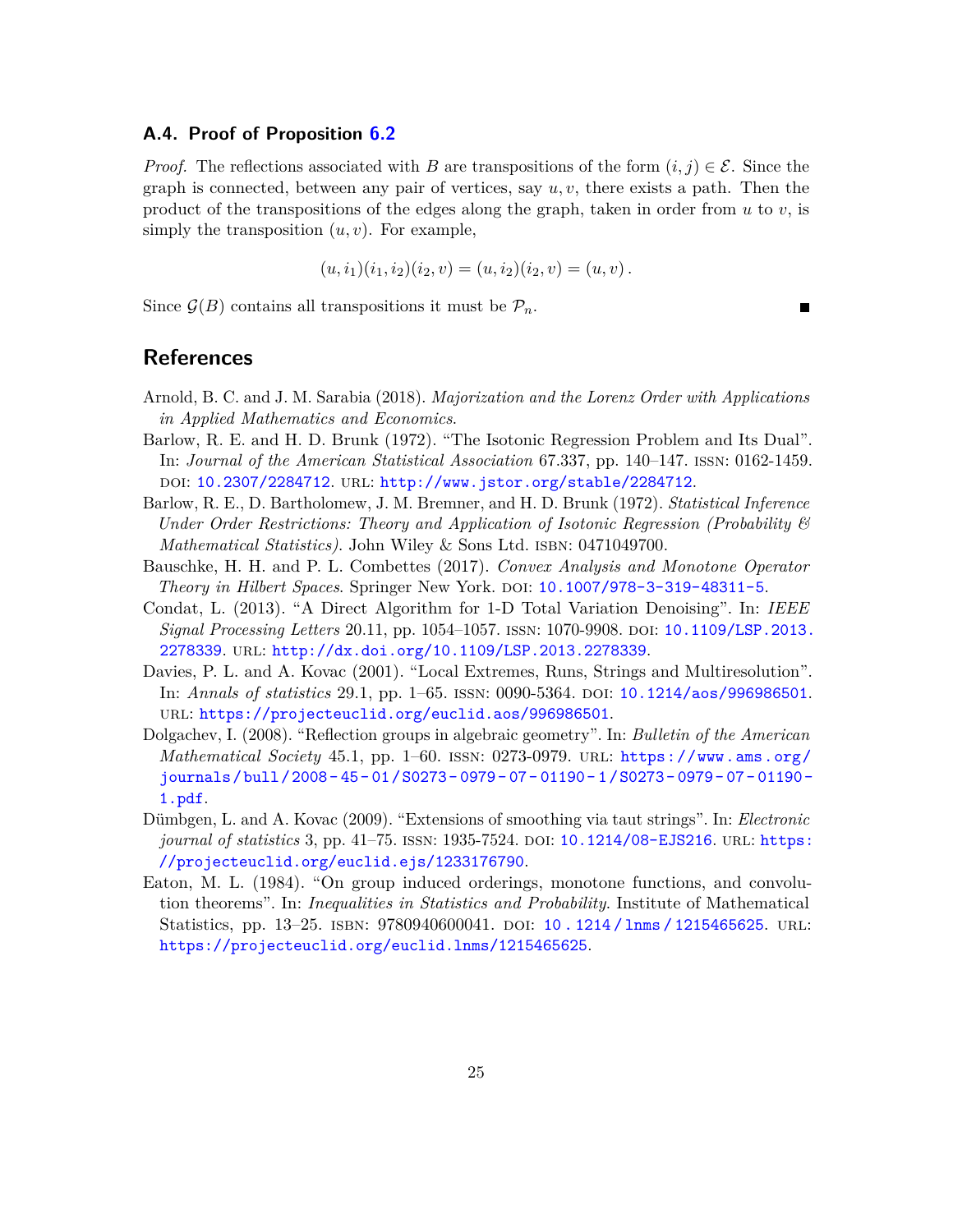- <span id="page-25-4"></span>Eaton, M. L. and M. D. Perlman (1977). "Reflection Groups, Generalized Schur Functions, and the Geometry of Majorization". In: *Annals of Probability* 5.6, pp. 829–860. issn: 0091-1798. doi: [10.1214/aop/1176995655](http://dx.doi.org/10.1214/aop/1176995655). url: [https://projecteuclid.org/euclid.](https://projecteuclid.org/euclid.aop/1176995655) [aop/1176995655](https://projecteuclid.org/euclid.aop/1176995655).
- <span id="page-25-6"></span>Francis, A. R. and H. P. Wynn (2014). "Subgroup majorization". In: *Linear algebra and its applications* 444, pp. 53–66. ISSN: 0024-3795. DOI: [10.1016/j.laa.2013.11.042](http://dx.doi.org/10.1016/j.laa.2013.11.042). URL: <http://www.sciencedirect.com/science/article/pii/S0024379513007805>.
- <span id="page-25-5"></span>Giovagnoli, A. and H. P. Wynn (1985). "G-majorization with applications to matrix orderings". In: *Linear algebra and its applications* 67, pp. 111–135. ISSN: 0024-3795. DOI: [10.1016/0024-3795\(85\)90190-9](http://dx.doi.org/10.1016/0024-3795(85)90190-9). url: [http://www.sciencedirect.com/science/](http://www.sciencedirect.com/science/article/pii/0024379585901909) [article/pii/0024379585901909](http://www.sciencedirect.com/science/article/pii/0024379585901909).
- <span id="page-25-8"></span>Hardy, G. H., J. E. Littlewood, and G. Pólya (1988). *Inequalities*. Cambridge University Press.
- <span id="page-25-10"></span>Hocking, T. D., A. Joulin, F. Bach, and J.-P. Vert (2011). "Clusterpath an algorithm for clustering using convex fusion penalties". In: *28th International Conference on Machine* Learning. URL: [https://www.di.ens.fr/~fbach/419\\_icmlpaper.pdf](https://www.di.ens.fr/~fbach/419_icmlpaper.pdf).
- <span id="page-25-2"></span>Höfling, H. (2010). "A Path Algorithm for the Fused Lasso Signal Approximator". In: *Journal of computational and graphical statistics: a joint publication of American Statistical Association, Institute of Mathematical Statistics, Interface Foundation of North America* 19.4, pp. 984–1006. issn: 1061-8600. doi: [10.1198/jcgs.2010.09208](http://dx.doi.org/10.1198/jcgs.2010.09208). url: [https:](https://doi.org/10.1198/jcgs.2010.09208) [//doi.org/10.1198/jcgs.2010.09208](https://doi.org/10.1198/jcgs.2010.09208).
- <span id="page-25-3"></span>Johnson, N. A. (2013). "A Dynamic Programming Algorithm for the Fused Lasso and L 0-Segmentation". In: *Journal of computational and graphical statistics: a joint publication of American Statistical Association, Institute of Mathematical Statistics, Interface Foundation of North America* 22.2, pp. 246–260. issn: 1061-8600. doi: [10.1080/10618600.](http://dx.doi.org/10.1080/10618600.2012.681238) [2012.681238](http://dx.doi.org/10.1080/10618600.2012.681238). url: <https://doi.org/10.1080/10618600.2012.681238>.
- <span id="page-25-9"></span>Kane, R. (2013). *Reflection groups and invariant theory*. Springer Science & Business Media.
- <span id="page-25-7"></span>Kim, S., K. Koh, S. Boyd, and D. Gorinevsky (2009). "*`*<sup>1</sup> Trend Filtering". In: *SIAM Review* 51.2, pp. 339–360. ISSN: 0036-1445. DOI: 10.1137/070690274. URL: https: [//doi.org/10.1137/070690274](https://doi.org/10.1137/070690274).
- <span id="page-25-0"></span>Levy-Leduc, C. and Z. Harchaoui (2008). "Catching Change-points with Lasso". In: *Advances in Neural Information Processing Systems 20*. Ed. by J. C. Platt, D. Koller, Y. Singer, and S. T. Roweis. Curran Associates, Inc., pp. 617–624. url: [http://papers.nips.cc/](http://papers.nips.cc/paper/3188-catching-change-points-with-lasso.pdf) [paper/3188-catching-change-points-with-lasso.pdf](http://papers.nips.cc/paper/3188-catching-change-points-with-lasso.pdf).
- <span id="page-25-1"></span>Lin, K., J. L. Sharpnack, A. Rinaldo, and R. J. Tibshirani (2017). "A Sharp Error Analysis for the Fused Lasso, with Application to Approximate Changepoint Screening". In: *Advances in Neural Information Processing Systems 30*. Ed. by I. Guyon, U. V. Luxburg, S. Bengio, H. Wallach, R. Fergus, S. Vishwanathan, and R. Garnett. Curran Associates, Inc., pp. 6884–6893. url: [http://papers.nips.cc/paper/7264-a-sharp](http://papers.nips.cc/paper/7264-a-sharp-error-analysis-for-the-fused-lasso-with-application-to-approximate-changepoint-screening.pdf)[error - analysis - for - the - fused - lasso - with - application - to - approximate](http://papers.nips.cc/paper/7264-a-sharp-error-analysis-for-the-fused-lasso-with-application-to-approximate-changepoint-screening.pdf)  [changepoint-screening.pdf](http://papers.nips.cc/paper/7264-a-sharp-error-analysis-for-the-fused-lasso-with-application-to-approximate-changepoint-screening.pdf).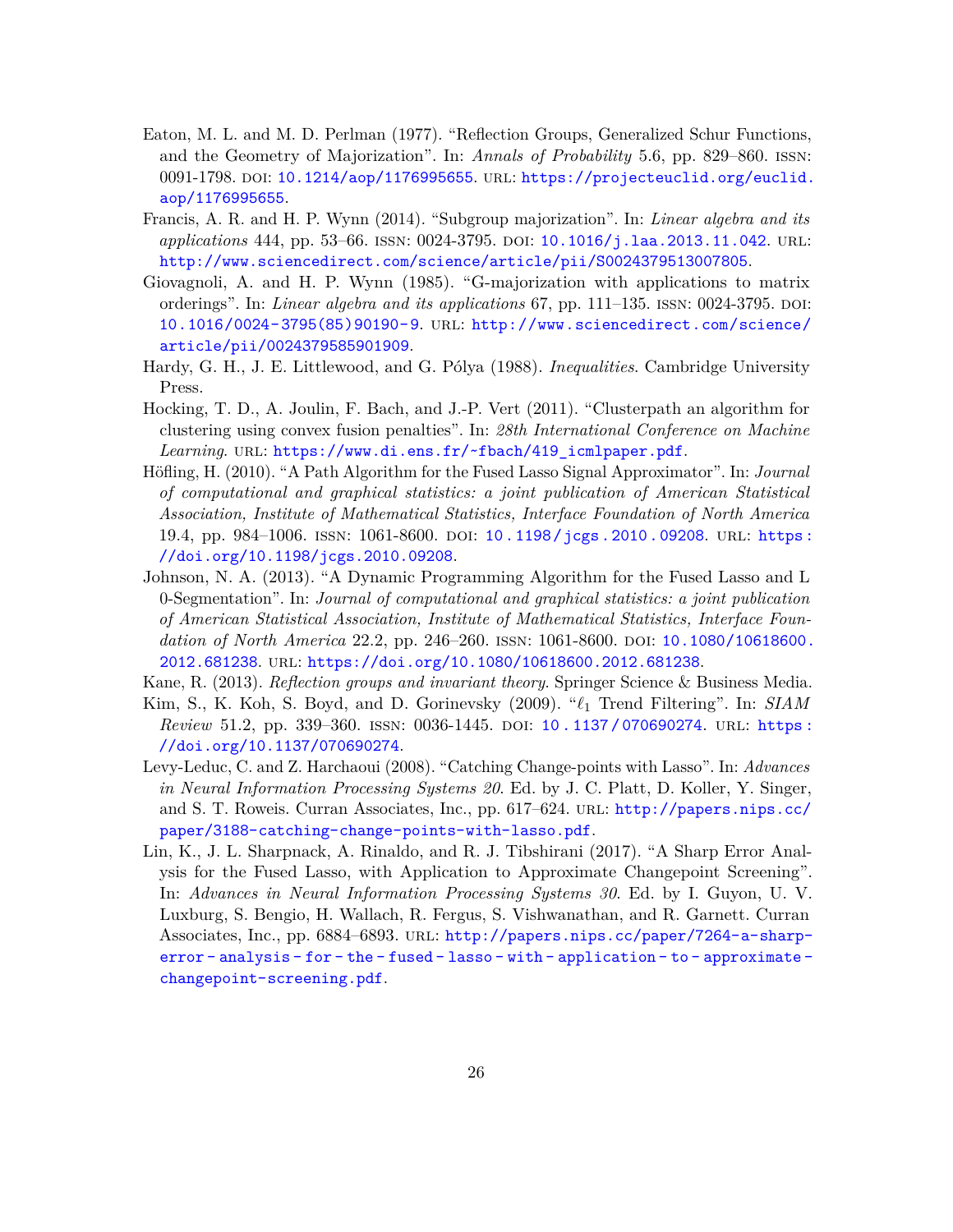- <span id="page-26-2"></span>Mammen, E. and S. van de Geer (1997). "Locally adaptive regression splines". In: *Annals of statistics* 25.1, pp. 387–413. ISSN: 0090-5364. DOI: [10.1214/aos/1034276635](http://dx.doi.org/10.1214/aos/1034276635). URL: <http://projecteuclid.org/euclid.aos/1034276635>.
- <span id="page-26-7"></span>Marshall, A. W., I. Olkin, and B. C. Arnold (2011). *Inequalities: theory of majorization and its applications*. Springer.
- <span id="page-26-13"></span>Petersen, A., D. Witten, and N. Simon (2016). "Fused Lasso Additive Model". In: *Journal of computational and graphical statistics: a joint publication of American Statistical Association, Institute of Mathematical Statistics, Interface Foundation of North America* 25.4, pp. 1005–1025. issn: 1061-8600. doi: [10.1080/10618600.2015.1073155](http://dx.doi.org/10.1080/10618600.2015.1073155). url: <https://doi.org/10.1080/10618600.2015.1073155>.
- <span id="page-26-3"></span>Rinaldo, A. (2009). "Properties and Refinements of the Fused Lasso". In: *Annals of statistics* 37.5B, pp. 2922–2952. issn: 0090-5364. url: <http://www.jstor.org/stable/30243732>.
- <span id="page-26-4"></span>Rojas, C. R. and B. Wahlberg (2014). "On change point detection using the fused lasso method". URL: <http://arxiv.org/abs/1401.5408>.
- <span id="page-26-6"></span>Rudin, L. I., S. Osher, and E. Fatemi (1992). "Nonlinear total variation based noise removal algorithms". In: *Physica D. Nonlinear phenomena* 60.1, pp. 259–268. ISSN: 0167-2789. DOI: [10.1016/0167-2789\(92\)90242-F](http://dx.doi.org/10.1016/0167-2789(92)90242-F). url: [http://www.sciencedirect.com/science/](http://www.sciencedirect.com/science/article/pii/016727899290242F) [article/pii/016727899290242F](http://www.sciencedirect.com/science/article/pii/016727899290242F).
- <span id="page-26-8"></span>Steerneman, A. G. M. (1990). "G-Majorization, group-induced cone orderings, and reflection groups". In: *Linear algebra and its applications* 127, pp. 107–119. issn: 0024-3795. doi: [10.1016/0024-3795\(90\)90338-D](http://dx.doi.org/10.1016/0024-3795(90)90338-D). url: [http://www.sciencedirect.com/science/](http://www.sciencedirect.com/science/article/pii/002437959090338D) [article/pii/002437959090338D](http://www.sciencedirect.com/science/article/pii/002437959090338D).
- <span id="page-26-1"></span>Tibshirani, R., M. Saunders, S. Rosset, J. Zhu, and K. Knight (2005). "Sparsity and smoothness via the fused lasso". In: *Journal of the Royal Statistical Society. Series B, Statistical methodology* 67.1, pp. 91–108. ISSN: 1369-7412. DOI: [10.1111/j.1467-9868.](http://dx.doi.org/10.1111/j.1467-9868.2005.00490.x) [2005.00490.x](http://dx.doi.org/10.1111/j.1467-9868.2005.00490.x). url: <http://doi.wiley.com/10.1111/j.1467-9868.2005.00490.x>.
- <span id="page-26-9"></span>Tibshirani, R. J., H. Höfling, and R. Tibshirani (2011). "Nearly-Isotonic Regression". In: *Technometrics: a journal of statistics for the physical, chemical, and engineering sciences* 53.1, pp. 54–61. issn: 0040-1706. url: <http://www.jstor.org/stable/40997292>.
- <span id="page-26-5"></span>Tibshirani, R. J. and J. Taylor (2011). "The solution path of the generalized lasso". In: *Annals of statistics* 39.3, pp. 1335–1371. ISSN: 0090-5364. DOI: [10.1214/11-AOS878](http://dx.doi.org/10.1214/11-AOS878). URL: <https://projecteuclid.org/euclid.aos/1304514656>.
- <span id="page-26-10"></span>Tseng, P. (2001). "Convergence of a Block Coordinate Descent Method for Nondifferentiable Minimization". In: *Journal of optimization theory and applications* 109.3, pp. 475–494. issn: 0022-3239. doi: [10.1023/A:1017501703105](http://dx.doi.org/10.1023/A:1017501703105). url: [https://doi.org/10.1023/A:](https://doi.org/10.1023/A:1017501703105) [1017501703105](https://doi.org/10.1023/A:1017501703105).
- <span id="page-26-11"></span>Varona, J. L. (2006). "Rational values of the arccosine function". In: *Central European Journal of Mathematics* 4.2, pp. 319–322. ISSN: 1644-3616. DOI: [10.2478/s11533-006-](http://dx.doi.org/10.2478/s11533-006-0011-z) [0011-z](http://dx.doi.org/10.2478/s11533-006-0011-z). url: <http://dx.doi.org/10.2478/s11533-006-0011-z>.
- <span id="page-26-0"></span>Vu, V. Q. (2018). *Group Invariance and Computational Sufficiency*. arXiv: [1807.05985](http://arxiv.org/abs/1807.05985).
- <span id="page-26-12"></span>Yuan, M. and Y. Lin (2006). "Model selection and estimation in regression with grouped variables". In: *Journal of the Royal Statistical Society. Series B, Statistical methodology*